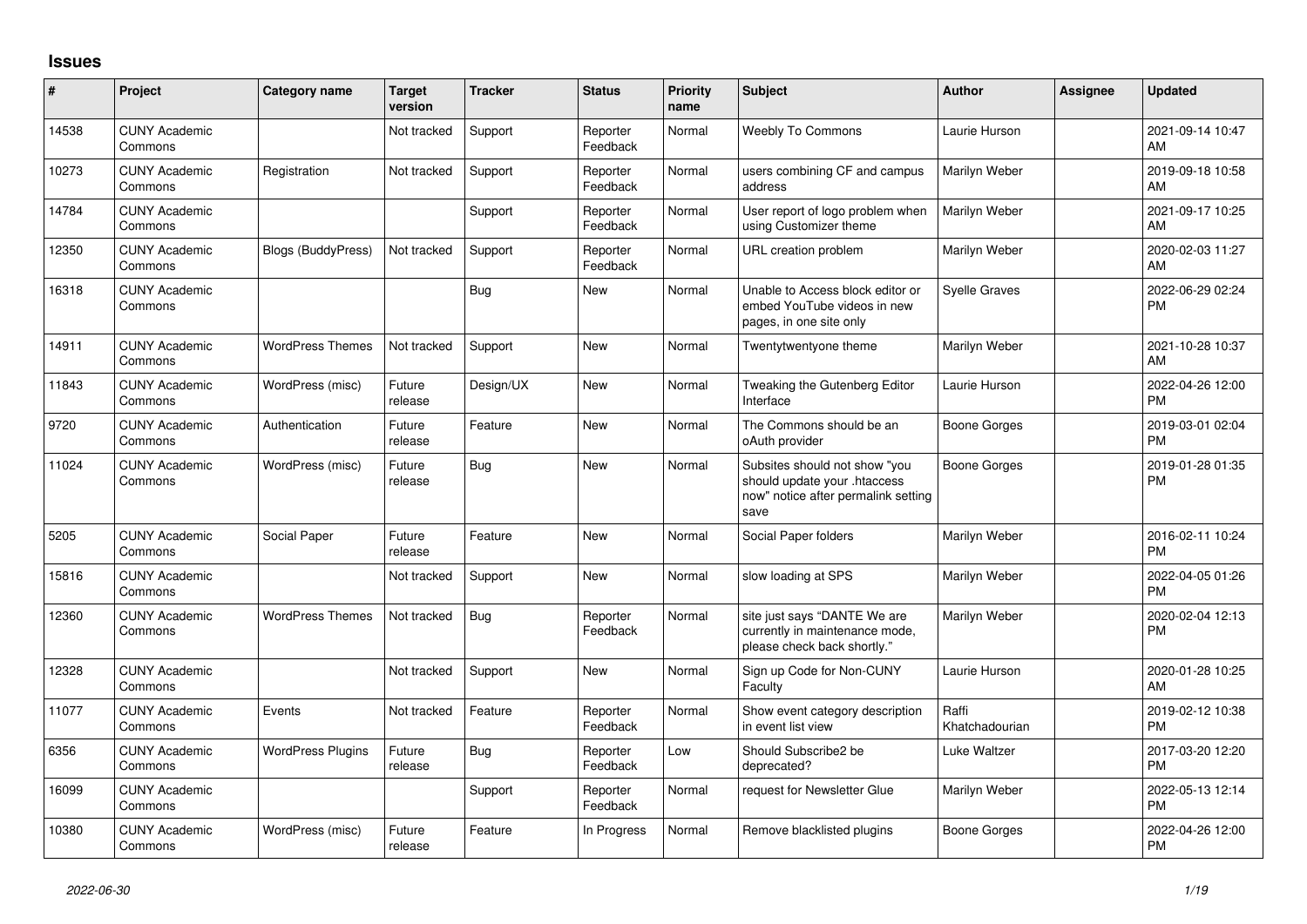| #     | Project                         | <b>Category name</b>     | <b>Target</b><br>version | <b>Tracker</b> | <b>Status</b>        | <b>Priority</b><br>name | <b>Subject</b>                                                    | <b>Author</b>           | Assignee | <b>Updated</b>                |
|-------|---------------------------------|--------------------------|--------------------------|----------------|----------------------|-------------------------|-------------------------------------------------------------------|-------------------------|----------|-------------------------------|
| 14842 | <b>CUNY Academic</b><br>Commons |                          | Not tracked              | Support        | Reporter<br>Feedback | Normal                  | Question about widgets and block<br>editor                        | Gina Cherry             |          | 2021-10-06 03:01<br><b>PM</b> |
| 15685 | <b>CUNY Academic</b><br>Commons |                          |                          | Support        | New                  | High                    | problem with chrome?                                              | Marilyn Weber           |          | 2022-04-25 03:40<br><b>PM</b> |
| 14900 | <b>CUNY Academic</b><br>Commons |                          | Not tracked              | Support        | Reporter<br>Feedback | Normal                  | previous theme?                                                   | Marilyn Weber           |          | 2021-10-25 10:31<br>AM        |
| 13912 | <b>CUNY Academic</b><br>Commons |                          | Not tracked              | Feature        | Hold                 | Low                     | posting "missed schedule"                                         | Marilyn Weber           |          | 2021-02-23 10:46<br>AM        |
| 11771 | <b>CUNY Academic</b><br>Commons |                          | Not tracked              | Support        | Reporter<br>Feedback | Normal                  | post displays in sections                                         | Marilyn Weber           |          | 2019-08-20 10:34<br>AM        |
| 14629 | <b>CUNY Academic</b><br>Commons |                          | Not tracked              | Bug            | Reporter<br>Feedback | Normal                  | Possible Post Order Bug?                                          | <b>Syelle Graves</b>    |          | 2021-09-14 10:47<br>AM        |
| 11788 | <b>CUNY Academic</b><br>Commons | <b>WordPress Plugins</b> | Future<br>release        | Support        | Reporter<br>Feedback | Normal                  | Plugin Request - Browse Aloud                                     | scott voth              |          | 2019-09-24 08:42<br>AM        |
| 14074 | <b>CUNY Academic</b><br>Commons | WordPress (misc)         | Not tracked              | Support        | Reporter<br>Feedback | Normal                  | page password protection problem                                  | Marilyn Weber           |          | 2021-03-02 11:03<br>AM        |
| 15045 | <b>CUNY Academic</b><br>Commons |                          |                          | Support        | New                  | Normal                  | no result for KCeL in the search<br>box on the commons            | Marilyn Weber           |          | 2021-12-10 11:29<br>AM        |
| 12436 | <b>CUNY Academic</b><br>Commons |                          | Not tracked              | Bug            | Assigned             | Normal                  | Nightly system downtime                                           | <b>Boone Gorges</b>     |          | 2020-08-01 09:30<br>AM        |
| 15169 | <b>CUNY Academic</b><br>Commons |                          | 2.0.3                    | Support        | Reporter<br>Feedback | Normal                  | new Prelude website zipfiles for<br>custom theme and other files. | Marilyn Weber           |          | 2022-06-29 11:32<br>AM        |
| 16255 | <b>CUNY Academic</b><br>Commons | WordPress (misc)         |                          | <b>Bug</b>     | New                  | Normal                  | Need to define 'MULTISITE'<br>constant in wp-config.php           | Raymond Hoh             |          | 2022-06-19 09:31<br>AM        |
| 11392 | <b>CUNY Academic</b><br>Commons |                          | Future<br>release        | <b>Bug</b>     | New                  | Normal                  | Migrate users away from<br><b>StatPress</b>                       | Boone Gorges            |          | 2019-04-23 03:53<br><b>PM</b> |
| 15757 | <b>CUNY Academic</b><br>Commons |                          |                          | Bug            | New                  | Normal                  | Members # do not match                                            | Laurie Hurson           |          | 2022-03-30 04:52<br><b>PM</b> |
| 13048 | <b>CUNY Academic</b><br>Commons | Shortcodes and<br>embeds | Future<br>release        | Feature        | New                  | Normal                  | Jupyter Notebooks support                                         | Boone Gorges            |          | 2020-07-14 11:46<br>AM        |
| 11556 | <b>CUNY Academic</b><br>Commons | Courses                  | Not tracked              | Bug            | Reporter<br>Feedback | Normal                  | Instructor name given in course<br>listing                        | Tom Harbison            |          | 2019-06-25 04:12<br><b>PM</b> |
| 16314 | <b>CUNY Academic</b><br>Commons | <b>WordPress Plugins</b> |                          | Feature        | New                  | Normal                  | Install Multicollab plug-in?                                      | Raffi<br>Khatchadourian |          | 2022-06-29 03:44<br><b>PM</b> |
| 14792 | <b>CUNY Academic</b><br>Commons |                          |                          | <b>Bug</b>     | New                  | Normal                  | Inconsistent email notifications<br>from gravity forms            | Raffi<br>Khatchadourian |          | 2021-10-04 01:50<br><b>PM</b> |
| 11131 | <b>CUNY Academic</b><br>Commons |                          | Future<br>release        | Feature        | Reporter<br>Feedback | Normal                  | Image Annotation Plugins                                          | Laurie Hurson           |          | 2019-02-26 11:33<br>AM        |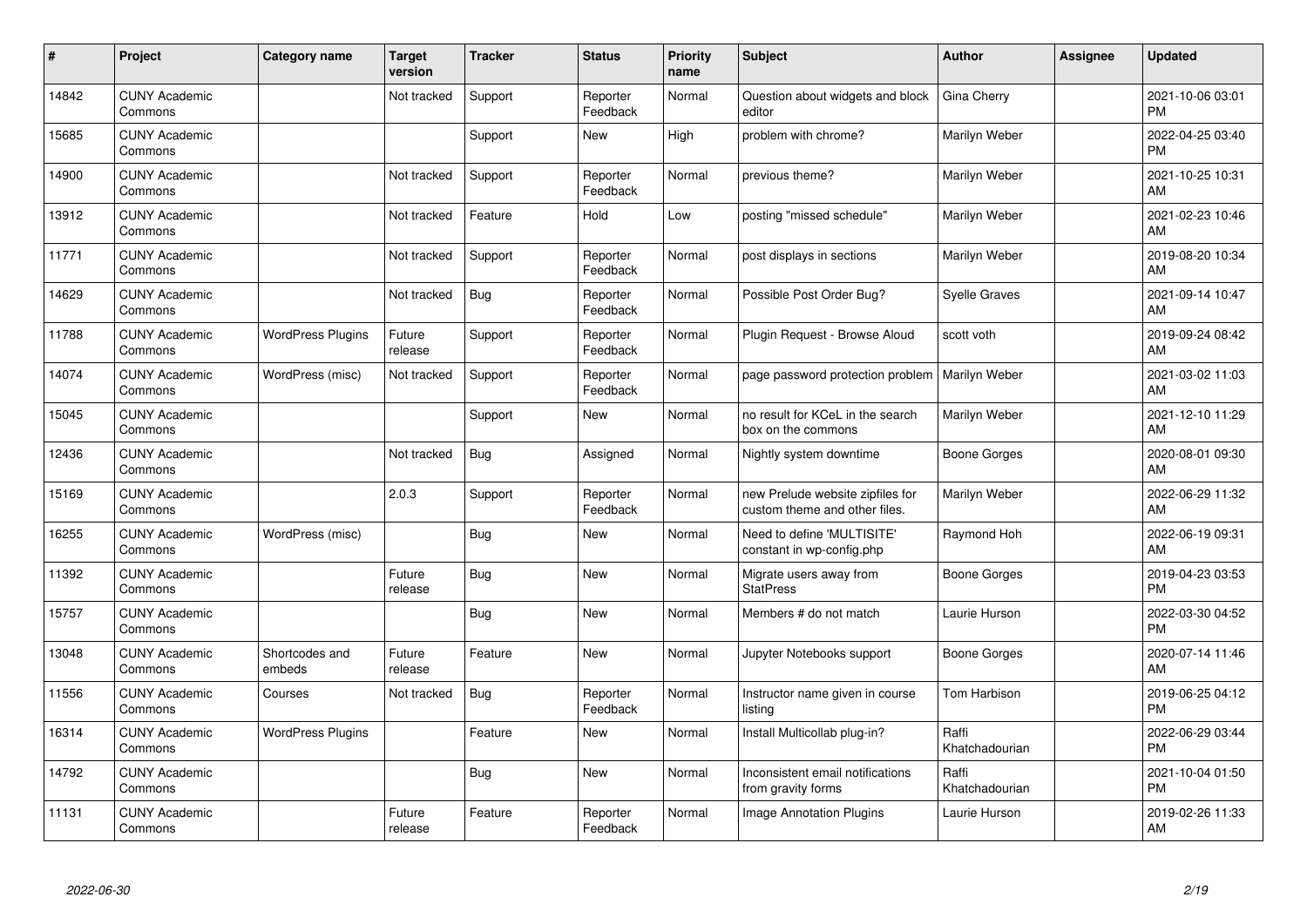| $\#$  | Project                         | <b>Category name</b>       | <b>Target</b><br>version | <b>Tracker</b> | <b>Status</b>        | <b>Priority</b><br>name | <b>Subject</b>                                                           | <b>Author</b>           | <b>Assignee</b> | <b>Updated</b>                |
|-------|---------------------------------|----------------------------|--------------------------|----------------|----------------------|-------------------------|--------------------------------------------------------------------------|-------------------------|-----------------|-------------------------------|
| 13650 | <b>CUNY Academic</b><br>Commons | Group Library              | Future<br>release        | Feature        | <b>New</b>           | Normal                  | Forum Attachments in Group<br>Library                                    | Laurie Hurson           |                 | 2021-11-19 12:30<br><b>PM</b> |
| 14398 | <b>CUNY Academic</b><br>Commons |                            | Not tracked              | Support        | Reporter<br>Feedback | Normal                  | Events plug-in notification problem                                      | Marilyn Weber           |                 | 2021-05-11 11:21<br>AM        |
| 11120 | <b>CUNY Academic</b><br>Commons | <b>WordPress Plugins</b>   | Not tracked              | Bug            | Reporter<br>Feedback | Normal                  | Events Manager Events Not<br>Showing Up                                  | Mark Webb               |                 | 2019-02-27 04:10<br><b>PM</b> |
| 15565 | <b>CUNY Academic</b><br>Commons |                            |                          | Support        | <b>New</b>           | Normal                  | Events - send updates to an email<br>listserv                            | Marilyn Weber           |                 | 2022-03-10 01:06<br><b>PM</b> |
| 15655 | <b>CUNY Academic</b><br>Commons |                            | 2.0.3                    | Support        | Reporter<br>Feedback | Normal                  | Event Aggregator plugin?                                                 | Marilyn Weber           |                 | 2022-06-29 11:32<br>AM        |
| 11860 | <b>CUNY Academic</b><br>Commons | Registration               | Future<br>release        | Feature        | <b>New</b>           | Normal                  | <b>Ensure Students Are Aware They</b><br>Can Use Aliases At Registration | scott voth              |                 | 2019-09-24 08:46<br>AM        |
| 12198 | <b>CUNY Academic</b><br>Commons |                            | Not tracked              | Bug            | Reporter<br>Feedback | Normal                  | Duplicate listing in My Sites                                            | Tom Harbison            |                 | 2019-12-09 05:50<br><b>PM</b> |
| 14940 | <b>CUNY Academic</b><br>Commons |                            |                          | Bug            | New                  | Normal                  | Discrepancy between Commons<br>profile "sites" and actual # of sites     | Laurie Hurson           |                 | 2021-11-08 11:09<br><b>AM</b> |
| 15260 | <b>CUNY Academic</b><br>Commons |                            |                          | Support        | Reporter<br>Feedback | Normal                  | Diacritical markings   European<br><b>Stages</b>                         | Marilyn Weber           |                 | 2022-02-04 08:16<br>AM        |
| 11509 | <b>CUNY Academic</b><br>Commons |                            | Not tracked              | Support        | Reporter<br>Feedback | Normal                  | deleted Page causing a Menu<br>problem?                                  | Marilyn Weber           |                 | 2019-06-04 09:54<br>AM        |
| 14936 | <b>CUNY Academic</b><br>Commons |                            |                          | <b>Bug</b>     | New                  | Normal                  | Commons websites blocked by<br>SPS campus network                        | Laurie Hurson           |                 | 2021-11-03 03:57<br><b>PM</b> |
| 12573 | <b>CUNY Academic</b><br>Commons | <b>WordPress Plugins</b>   | Future<br>release        | Bug            | New                  | Normal                  | CommentPress Core Issues                                                 | scott voth              |                 | 2020-03-24 04:32<br><b>PM</b> |
| 11519 | <b>CUNY Academic</b><br>Commons |                            | Not tracked              | Support        | Assigned             | Normal                  | comment option not appearing                                             | Marilyn Weber           |                 | 2019-09-24 10:28<br><b>AM</b> |
| 10982 | <b>CUNY Academic</b><br>Commons | Domain Mapping             | Not tracked              | Support        | Reporter<br>Feedback | Normal                  | <b>CNAME</b> question                                                    | scott voth              |                 | 2019-01-22 04:29<br><b>PM</b> |
| 10657 | <b>CUNY Academic</b><br>Commons |                            | Not tracked              | Support        | Reporter<br>Feedback | Normal                  | child theme problems                                                     | Marilyn Weber           |                 | 2018-11-08 01:19<br><b>PM</b> |
| 5992  | <b>CUNY Academic</b><br>Commons | <b>Email Notifications</b> | Future<br>release        | Feature        | New                  | Normal                  | Changing the From line of<br>autogenerated blog emails                   | Marilyn Weber           |                 | 2018-09-27 05:19<br><b>PM</b> |
| 6755  | <b>CUNY Academic</b><br>Commons | WordPress (misc)           | Future<br>release        | Bug            | <b>New</b>           | Normal                  | Cannot Deactivate Plugin                                                 | Laura Kane              |                 | 2016-11-16 01:12<br><b>PM</b> |
| 13975 | <b>CUNY Academic</b><br>Commons | Social Paper               | Not tracked              | Support        | Reporter<br>Feedback | Normal                  | can't approve comments on Social<br>Paper paper                          | Marilyn Weber           |                 | 2021-02-12 09:33<br>AM        |
| 16294 | <b>CUNY Academic</b><br>Commons |                            |                          | Bug            | <b>New</b>           | Urgent                  | CAC is down                                                              | Raffi<br>Khatchadourian |                 | 2022-06-27 02:00<br>PM        |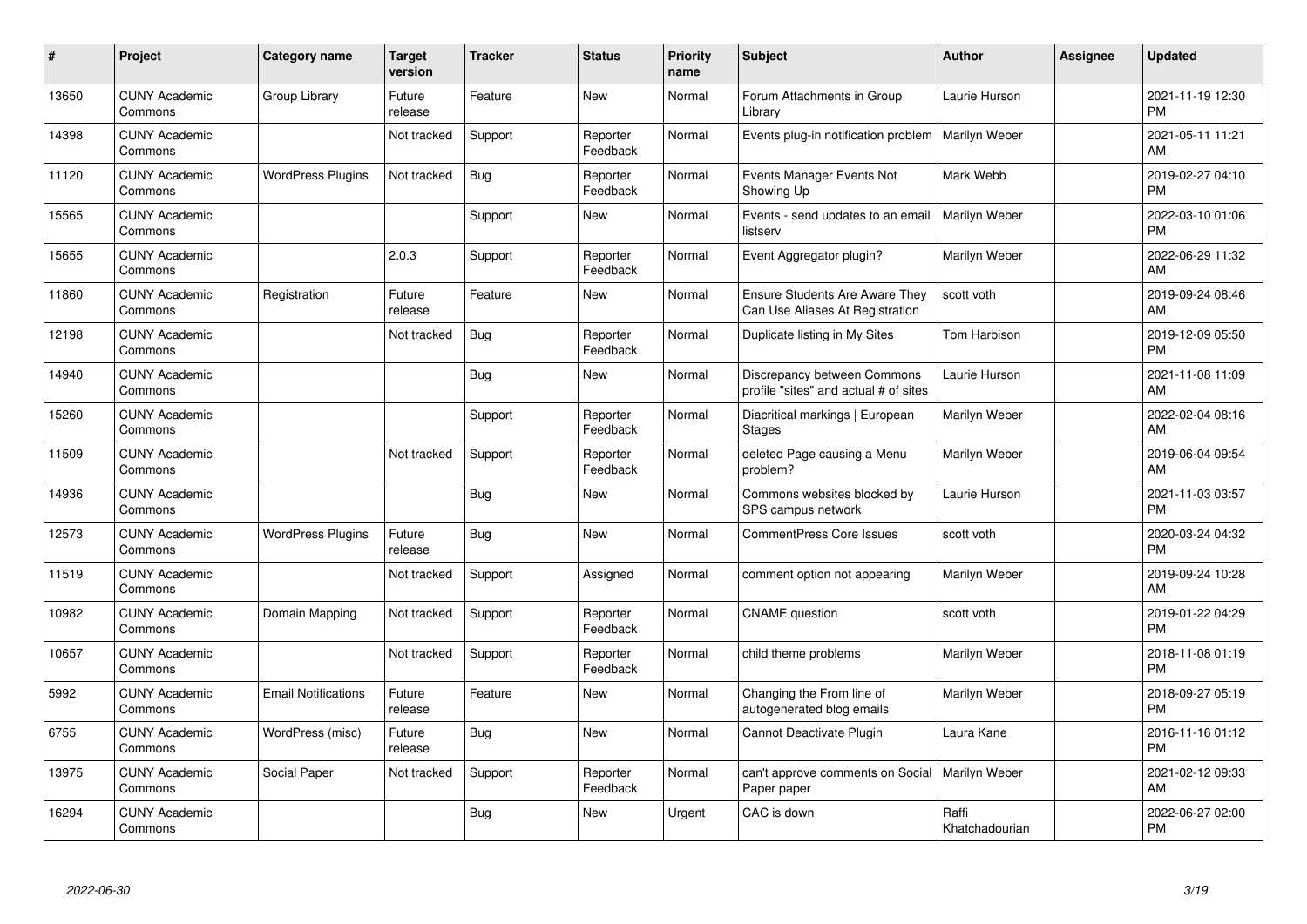| #     | Project                         | <b>Category name</b>     | <b>Target</b><br>version | <b>Tracker</b> | <b>Status</b>        | <b>Priority</b><br>name | <b>Subject</b>                                                     | <b>Author</b>           | <b>Assignee</b> | <b>Updated</b>                |
|-------|---------------------------------|--------------------------|--------------------------|----------------|----------------------|-------------------------|--------------------------------------------------------------------|-------------------------|-----------------|-------------------------------|
| 364   | <b>CUNY Academic</b><br>Commons | <b>WordPress Plugins</b> | Future<br>release        | Feature        | <b>New</b>           | Normal                  | <b>Bulletin Board</b>                                              | <b>Matt Gold</b>        |                 | 2015-01-05 08:50<br><b>PM</b> |
| 11415 | <b>CUNY Academic</b><br>Commons | <b>WordPress Plugins</b> | Not tracked              | Bug            | Reporter<br>Feedback | Normal                  | <b>Blog Subscriptions in Jetpack</b>                               | Laurie Hurson           |                 | 2019-05-14 10:34<br>AM        |
| 15923 | <b>CUNY Academic</b><br>Commons |                          | Not tracked              | Feature        | Reporter<br>Feedback | Normal                  | <b>Bellows Plugin Adjustments</b>                                  | Laurie Hurson           |                 | 2022-04-20 10:10<br>AM        |
| 11787 | <b>CUNY Academic</b><br>Commons |                          | Not tracked              | Support        | Reporter<br>Feedback | Normal                  | automated comments notifications<br>on ZenDesk                     | Marilyn Weber           |                 | 2019-08-26 06:18<br><b>PM</b> |
| 5489  | <b>CUNY Academic</b><br>Commons | Social Paper             | Future<br>release        | Feature        | <b>New</b>           | Normal                  | Asc/desc sorting for Social Paper<br>directories                   | Boone Gorges            |                 | 2016-04-21 10:06<br><b>PM</b> |
| 15176 | <b>CUNY Academic</b><br>Commons |                          | Not tracked              | Support        | Reporter<br>Feedback | Normal                  | Archiving Q Writing & Old<br>Wordpress Sites on the Commons        | Laurie Hurson           |                 | 2022-02-08 10:28<br><b>AM</b> |
| 6332  | <b>CUNY Academic</b><br>Commons | WordPress (misc)         | Future<br>release        | Feature        | New                  | Normal                  | Allow uploaded files to be marked<br>as private in an ad hoc way   | Boone Gorges            |                 | 2016-10-17 11:41<br><b>PM</b> |
| 15370 | <b>CUNY Academic</b><br>Commons |                          |                          | Support        | Reporter<br>Feedback | Normal                  | All-in-One Event Calendar?                                         | Marilyn Weber           |                 | 2022-02-17 11:03<br>AM        |
| 15613 | <b>CUNY Academic</b><br>Commons |                          | 2.0.3                    | Feature        | Reporter<br>Feedback | Normal                  | Adding "Passster" plugin                                           | Laurie Hurson           |                 | 2022-06-29 11:32<br>AM        |
| 5199  | <b>CUNY Academic</b><br>Commons | Social Paper             | Future<br>release        | Feature        | New                  | Normal                  | add tables to the SP editor                                        | Marilyn Weber           |                 | 2016-10-24 11:27<br>AM        |
| 16290 | <b>CUNY Academic</b><br>Commons |                          |                          | Feature        | Reporter<br>Feedback | Normal                  | Add Table Of Contents Block<br>plug-in                             | Raffi<br>Khatchadourian |                 | 2022-06-24 10:26<br>AM        |
| 5488  | <b>CUNY Academic</b><br>Commons | Social Paper             | Future<br>release        | Bug            | New                  | Normal                  | Add a "last edited by" field to<br>Social Paper group directories  | Boone Gorges            |                 | 2016-04-21 10:05<br><b>PM</b> |
| 13255 | <b>CUNY Academic</b><br>Commons |                          | Not tracked              | Support        | Reporter<br>Feedback | Normal                  | Accessibility problems                                             | Marilyn Weber           |                 | 2020-09-01 05:48<br><b>PM</b> |
| 13034 | <b>CUNY Academic</b><br>Commons |                          | Not tracked              | Support        | Reporter<br>Feedback | Normal                  | a site is asking people to join the<br>Commons to get a download   | Marilyn Weber           |                 | 2020-07-12 07:23<br><b>AM</b> |
| 11848 | <b>CUNY Academic</b><br>Commons |                          | Not tracked              | Support        | Hold                 | Normal                  | a Dean of Faculty wants to share<br>a large file                   | Marilyn Weber           |                 | 2019-09-24 08:44<br><b>AM</b> |
| 10769 | <b>CUNY Academic</b><br>Commons | <b>WordPress Themes</b>  | Not tracked              | <b>Bug</b>     | Reporter<br>Feedback | Normal                  | 2011 Theme Sidebar                                                 | Mark Webb               |                 | 2018-12-04 04:09<br><b>PM</b> |
| 12352 | <b>CUNY Academic</b><br>Commons |                          | Not tracked              | Support        | New                  | Normal                  | "posts list" page builder block<br>option                          | Marilyn Weber           |                 | 2020-02-03 01:29<br><b>PM</b> |
| 2576  | <b>NYCDH Community</b><br>Site  |                          |                          | <b>Bug</b>     | Hold                 | Low                     | Test Next Button in Javascript<br><b>Tutorial Under Activities</b> | <b>Mark Newton</b>      | Alex Gil        | 2013-05-18 02:55<br><b>PM</b> |
| 2577  | <b>NYCDH Community</b><br>Site  |                          |                          | Feature        | Assigned             | Low                     | <b>Investigate Potential to Add Links</b><br>to the Forum          | <b>Mark Newton</b>      | Alex Gil        | 2013-05-16 09:40<br>PM        |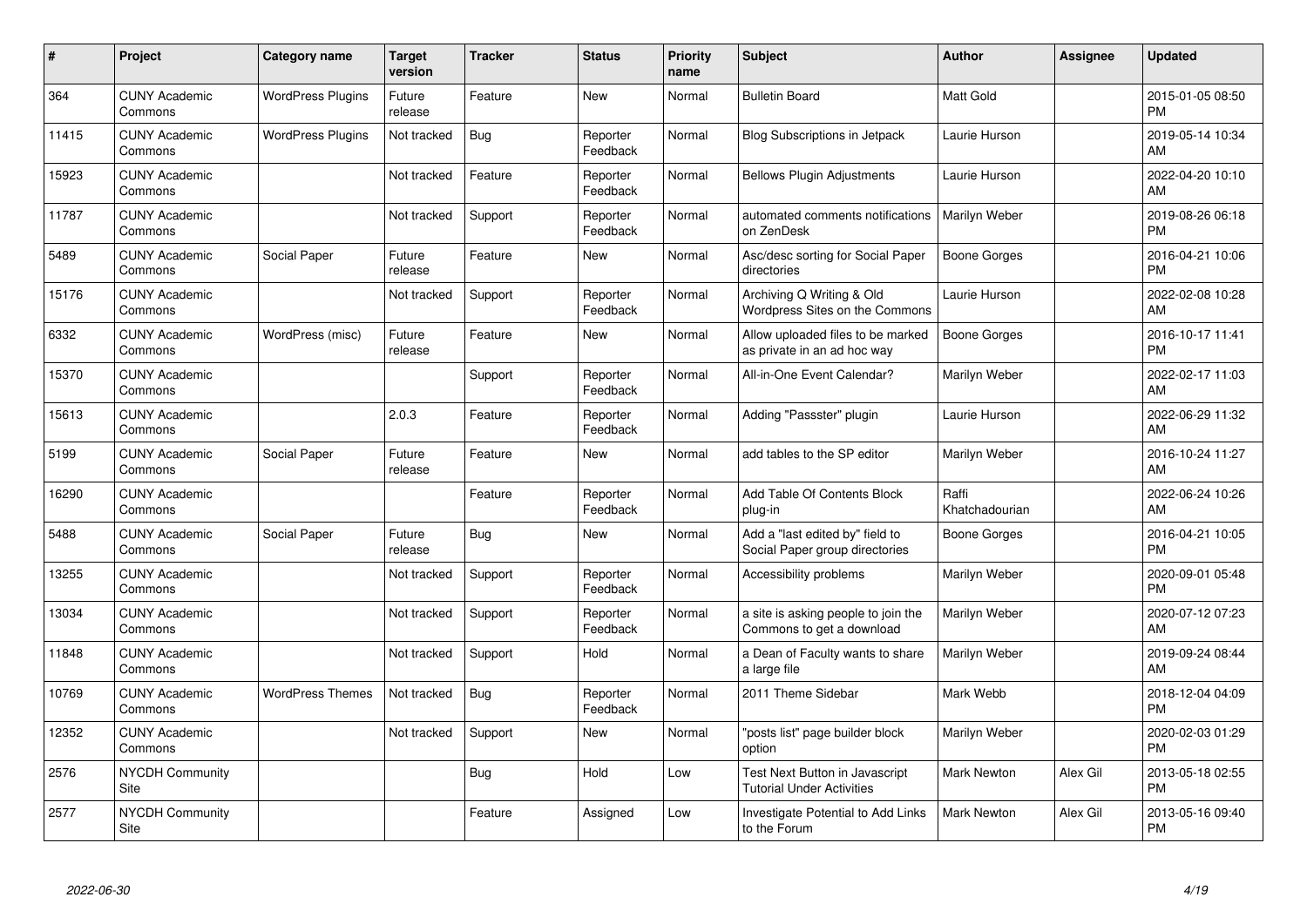| #     | Project                         | <b>Category name</b>     | <b>Target</b><br>version | <b>Tracker</b> | <b>Status</b>        | <b>Priority</b><br>name | <b>Subject</b>                                                                            | <b>Author</b>           | <b>Assignee</b>   | <b>Updated</b>                |
|-------|---------------------------------|--------------------------|--------------------------|----------------|----------------------|-------------------------|-------------------------------------------------------------------------------------------|-------------------------|-------------------|-------------------------------|
| 11968 | JustPublics@365<br>MediaCamp    |                          |                          | Feature        | New                  | Normal                  | Nanoscience Retractable Display<br>Unit                                                   | Donald Cherry           | Bonnie<br>Eissner | 2021-02-19 08:50<br>AM        |
| 5234  | <b>CUNY Academic</b><br>Commons | Membership               | Future<br>release        | Feature        | Assigned             | Normal                  | Write Unconfirmed patch for WP                                                            | Boone Gorges            | Boone<br>Gorges   | 2016-10-24 11:18<br>AM        |
| 14483 | <b>CUNY Academic</b><br>Commons | WordPress - Media        | Not tracked              | <b>Bug</b>     | Reporter<br>Feedback | Normal                  | Wordpress PDF Embed Stopped<br>Working after JITP Media Clone                             | Patrick DeDauw          | Boone<br>Gorges   | 2021-05-20 01:51<br><b>PM</b> |
| 9941  | <b>CUNY Academic</b><br>Commons | Wiki                     | Not tracked              | Support        | Assigned             | Normal                  | Wiki functionality                                                                        | <b>Matt Gold</b>        | Boone<br>Gorges   | 2018-06-26 10:57<br>AM        |
| 10040 | <b>CUNY Academic</b><br>Commons | WordPress (misc)         | Not tracked              | <b>Bug</b>     | Reporter<br>Feedback | Normal                  | User doesn't see full list of themes                                                      | Matt Gold               | Boone<br>Gorges   | 2018-07-25 10:12<br>AM        |
| 10368 | <b>CUNY Academic</b><br>Commons |                          | Future<br>release        | Feature        | Assigned             | Normal                  | Use ORCID data to populate<br>academic profile page                                       | Stephen Francoeur       | Boone<br>Gorges   | 2018-09-25 01:53<br><b>PM</b> |
| 1460  | <b>CUNY Academic</b><br>Commons | Analytics                | Future<br>release        | Feature        | Assigned             | Normal                  | <b>Update System Report</b>                                                               | <b>Brian Foote</b>      | Boone<br>Gorges   | 2015-11-09 06:13<br><b>PM</b> |
| 9926  | <b>CUNY Academic</b><br>Commons | <b>WordPress Plugins</b> | Future<br>release        | <b>Bug</b>     | <b>New</b>           | Normal                  | twitter-mentions-as-comments<br>cron jobs can run long                                    | <b>Boone Gorges</b>     | Boone<br>Gorges   | 2018-10-24 12:34<br>PM        |
| 519   | <b>CUNY Academic</b><br>Commons | <b>BuddyPress Docs</b>   | Future<br>release        | Feature        | Assigned             | Low                     | TOC for individual docs - for new<br>BP "wiki-like" plugin                                | scott voth              | Boone<br>Gorges   | 2015-11-09 05:54<br><b>PM</b> |
| 8901  | <b>CUNY Academic</b><br>Commons | Accessibility            | Future<br>release        | Feature        | Assigned             | Normal                  | Theme analysis for accessibility                                                          | Matt Gold               | Boone<br>Gorges   | 2022-04-26 11:59<br>AM        |
| 9515  | <b>CUNY Academic</b><br>Commons | <b>WordPress Plugins</b> | Not tracked              | <b>Bug</b>     | Reporter<br>Feedback | Normal                  | Text to Speech plugin - "More<br>Slowly" checkbox not working                             | scott voth              | Boone<br>Gorges   | 2018-06-13 02:26<br><b>PM</b> |
| 14908 | <b>CUNY Academic</b><br>Commons | Performance              |                          | Bug            | New                  | Normal                  | Stale object cache on cdev                                                                | Raymond Hoh             | Boone<br>Gorges   | 2021-12-07 09:45<br>AM        |
| 1744  | <b>CUNY Academic</b><br>Commons | <b>BuddyPress Docs</b>   | Future<br>release        | Feature        | Assigned             | Normal                  | Spreadsheet-style Docs                                                                    | Boone Gorges            | Boone<br>Gorges   | 2015-11-09 06:13<br><b>PM</b> |
| 7663  | <b>CUNY Academic</b><br>Commons | Social Paper             | Future<br>release        | Bug            | <b>New</b>           | Normal                  | Social Paper notifications not<br>formatted correctly on secondary<br>sites               | <b>Boone Gorges</b>     | Boone<br>Gorges   | 2018-04-16 03:52<br><b>PM</b> |
| 7981  | <b>CUNY Academic</b><br>Commons | Social Paper             | Future<br>release        | <b>Bug</b>     | New                  | Normal                  | Social Paper comments should<br>not go to spam                                            | Luke Waltzer            | Boone<br>Gorges   | 2018-04-16 03:52<br><b>PM</b> |
| 15242 | <b>CUNY Academic</b><br>Commons | Performance              | Not tracked              | Bug            | Reporter<br>Feedback | Normal                  | Slugist site                                                                              | Raffi<br>Khatchadourian | Boone<br>Gorges   | 2022-02-07 11:14<br>AM        |
| 7022  | <b>CUNY Academic</b><br>Commons | Announcements            | Future<br>release        | <b>Bug</b>     | New                  | Normal                  | Sitewide announcements should<br>be displayed on, and dismissable<br>from, mapped domains | <b>Boone Gorges</b>     | Boone<br>Gorges   | 2018-03-22 10:18<br>AM        |
| 15767 | <b>CUNY Academic</b><br>Commons | WordPress (misc)         |                          | Support        | New                  | Normal                  | Site loading slowly                                                                       | scott voth              | Boone<br>Gorges   | 2022-04-04 08:56<br><b>PM</b> |
| 12438 | <b>CUNY Academic</b><br>Commons | Courses                  | Not tracked              | <b>Bug</b>     | New                  | Normal                  | Site appearing twice                                                                      | Laurie Hurson           | Boone<br>Gorges   | 2020-02-18 01:34<br>PM        |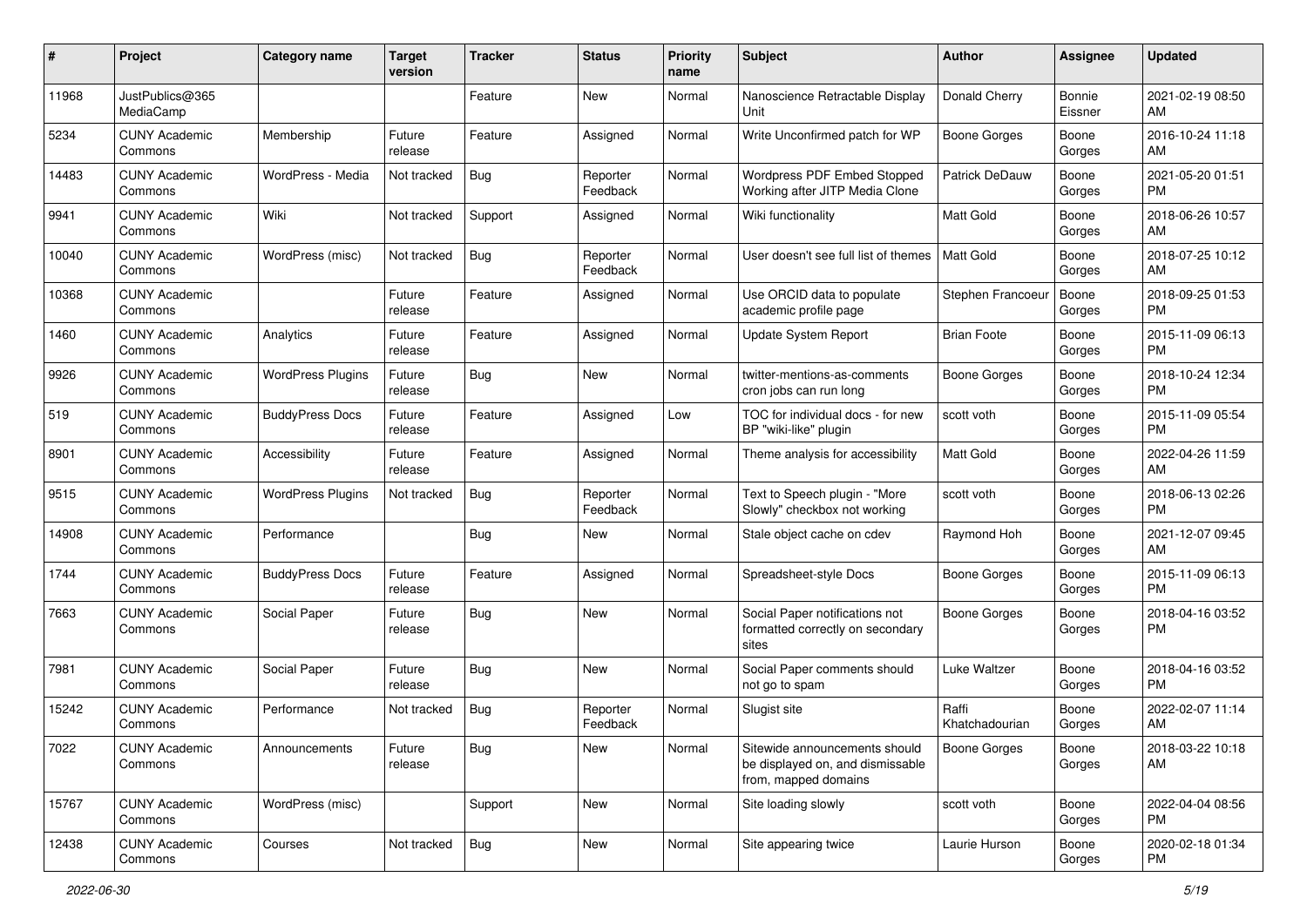| #     | Project                         | <b>Category name</b>           | <b>Target</b><br>version | <b>Tracker</b> | <b>Status</b>        | <b>Priority</b><br>name | <b>Subject</b>                                                              | <b>Author</b>       | <b>Assignee</b> | <b>Updated</b>                |
|-------|---------------------------------|--------------------------------|--------------------------|----------------|----------------------|-------------------------|-----------------------------------------------------------------------------|---------------------|-----------------|-------------------------------|
| 1508  | <b>CUNY Academic</b><br>Commons | WordPress (misc)               | Future<br>release        | Feature        | Assigned             | Normal                  | Share login cookies across<br>mapped domains                                | <b>Boone Gorges</b> | Boone<br>Gorges | 2012-07-02 12:12<br><b>PM</b> |
| 5052  | <b>CUNY Academic</b><br>Commons | Social Paper                   | Future<br>release        | Feature        | New                  | Low                     | Sentence by sentence or line by<br>line comments (SP suggestion #3)         | Marilyn Weber       | Boone<br>Gorges | 2016-02-11 10:24<br><b>PM</b> |
| 3230  | <b>CUNY Academic</b><br>Commons | Internal Tools and<br>Workflow | Not tracked              | Feature        | Assigned             | High                    | Scripts for quicker<br>provisioning/updating of<br>development environments | Boone Gorges        | Boone<br>Gorges | 2016-01-26 04:54<br><b>PM</b> |
| 3759  | <b>CUNY Academic</b><br>Commons | WordPress (misc)               | Future<br>release        | Feature        | Assigned             | Normal                  | Review Interface for Adding Users<br>to Blogs                               | <b>Matt Gold</b>    | Boone<br>Gorges | 2015-03-24 05:52<br>PM.       |
| 15604 | <b>CUNY Academic</b><br>Commons | <b>Email Notifications</b>     | Future<br>release        | Feature        | Assigned             | Normal                  | <b>Restructure Commons Group</b><br>Digest Email Messages                   | Matt Gold           | Boone<br>Gorges | 2022-05-26 10:45<br>AM        |
| 2610  | <b>CUNY Academic</b><br>Commons | Group Invitations              | Future<br>release        | Feature        | Assigned             | Low                     | Request: Custom invitation<br>message to group invites                      | local admin         | Boone<br>Gorges | 2015-11-09 06:13<br><b>PM</b> |
| 3475  | <b>CUNY Academic</b><br>Commons | Events                         | Future<br>release        | Feature        | Assigned             | Normal                  | Request to add plugin to<br>streamline room<br>booking/appointment booking  | Naomi Barrettara    | Boone<br>Gorges | 2014-12-01 05:14<br>PM.       |
| 9979  | <b>CUNY Academic</b><br>Commons | <b>Email Notifications</b>     | Not tracked              | Bug            | Reporter<br>Feedback | Normal                  | Reports of slow email activation<br>emails                                  | Matt Gold           | Boone<br>Gorges | 2018-08-29 09:40<br>PM.       |
| 11496 | <b>CUNY Academic</b><br>Commons | <b>Public Portfolio</b>        | 1.15.2                   | Support        | New                  | Normal                  | Replace Twitter Icon on Member<br>Portfolio page                            | scott voth          | Boone<br>Gorges | 2019-06-06 01:03<br>PM.       |
| 16199 | <b>CUNY Academic</b><br>Commons | <b>Directories</b>             | 2.0.3                    | Bug            | New                  | Normal                  | Removed "Semester" Filter from<br><b>Courses Directory</b>                  | Laurie Hurson       | Boone<br>Gorges | 2022-06-29 11:32<br>AM.       |
| 15883 | <b>CUNY Academic</b><br>Commons |                                | 2.1.0                    | Feature        | New                  | Normal                  | Release BPGES update                                                        | Boone Gorges        | Boone<br>Gorges | 2022-05-26 10:39<br>AM        |
| 1888  | <b>CUNY Academic</b><br>Commons | Home Page                      | Future<br>release        | Feature        | Assigned             | Normal                  | Refactor BP MPO Activity Filter to<br>support proper pagination             | Sarah Morgano       | Boone<br>Gorges | 2014-05-01 07:11<br>PM.       |
| 8836  | <b>CUNY Academic</b><br>Commons | Blogs (BuddyPress)             | Future<br>release        | Feature        | Assigned             | Normal                  | Redesign site launch process                                                | Matt Gold           | Boone<br>Gorges | 2019-10-03 02:49<br>PM.       |
| 658   | <b>CUNY Academic</b><br>Commons | <b>WordPress Plugins</b>       | Future<br>release        | Feature        | Assigned             | Normal                  | Rebulid Sitewide Tag Suggestion                                             | Matt Gold           | Boone<br>Gorges | 2015-01-05 08:47<br><b>PM</b> |
| 2325  | <b>CUNY Academic</b><br>Commons | <b>BuddyPress</b> (misc)       | Future<br>release        | Feature        | Assigned             | Low                     | Profile should have separate fields<br>for first/last names                 | local admin         | Boone<br>Gorges | 2015-11-09 06:09<br><b>PM</b> |
| 1562  | <b>CUNY Academic</b><br>Commons | <b>WordPress Plugins</b>       | Future<br>release        | Feature        | Assigned             | Low                     | Play with NYT Collaborative<br>Authoring Tool                               | Matt Gold           | Boone<br>Gorges | 2015-01-05 08:47<br>PM        |
| 3002  | <b>CUNY Academic</b><br>Commons | Search                         | Future<br>release        | Feature        | Assigned             | Normal                  | Overhaul CAC search by using<br>external search appliance                   | Boone Gorges        | Boone<br>Gorges | 2020-07-15 03:05<br>PM.       |
| 10678 | <b>CUNY Academic</b><br>Commons |                                | Not tracked              | Bug            | Reporter<br>Feedback | High                    | Newsletter Plugin Not Sending<br>Out Newsletters                            | Mark Webb           | Boone<br>Gorges | 2019-09-16 09:38<br><b>PM</b> |
| 3419  | <b>CUNY Academic</b><br>Commons | Group Invitations              | 1.6.14                   | <b>Bug</b>     | Testing<br>Required  | Normal                  | Neatening the display of<br>messages on group requests                      | Matt Gold           | Boone<br>Gorges | 2014-09-01 09:29<br><b>PM</b> |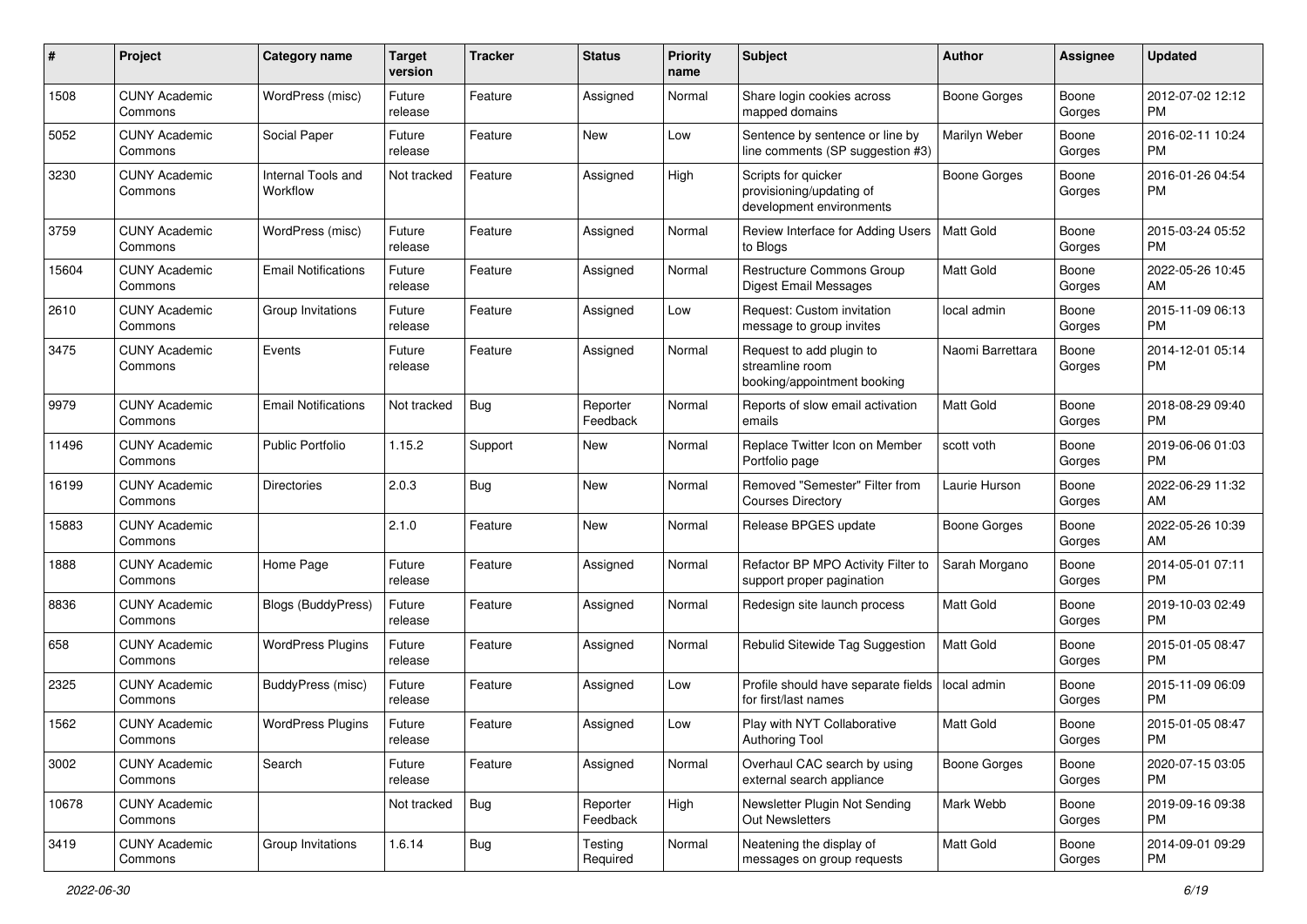| #     | Project                         | <b>Category name</b>       | <b>Target</b><br>version | Tracker   | <b>Status</b>        | <b>Priority</b><br>name | <b>Subject</b>                                                                      | <b>Author</b>       | Assignee        | <b>Updated</b>                |
|-------|---------------------------------|----------------------------|--------------------------|-----------|----------------------|-------------------------|-------------------------------------------------------------------------------------|---------------------|-----------------|-------------------------------|
| 3580  | <b>CUNY Academic</b><br>Commons | Group Blogs                | Future<br>release        | Feature   | New                  | Normal                  | Multiple blogs per group                                                            | Boone Gorges        | Boone<br>Gorges | 2018-02-20 02:02<br><b>PM</b> |
| 585   | <b>CUNY Academic</b><br>Commons | Group Forums               | Future<br>release        | Feature   | Assigned             | Normal                  | Merge Forum Topics                                                                  | Sarah Morgano       | Boone<br>Gorges | 2011-07-06 04:11<br><b>PM</b> |
| 10794 | <b>CUNY Academic</b><br>Commons | Performance                | Not tracked              | Bug       | New                  | Normal                  | Memcached connection<br>occasionally breaks                                         | Boone Gorges        | Boone<br>Gorges | 2018-12-06 03:30<br><b>PM</b> |
| 58    | <b>CUNY Academic</b><br>Commons | BuddyPress (misc)          | Future<br>release        | Feature   | Assigned             | Low                     | Make member search sortable by<br>last name                                         | Roberta Brody       | Boone<br>Gorges | 2010-08-26 02:38<br><b>PM</b> |
| 6389  | <b>CUNY Academic</b><br>Commons | <b>BuddyPress Docs</b>     | Future<br>release        | Feature   | New                  | Low                     | Make Discussion Area Visible<br>When Editing a Doc                                  | Luke Waltzer        | Boone<br>Gorges | 2016-10-21 04:16<br><b>PM</b> |
| 1422  | <b>CUNY Academic</b><br>Commons | <b>BuddyPress Docs</b>     | Future<br>release        | Feature   | Assigned             | Normal                  | Make "created Doc" activity icons<br>non-mini                                       | <b>Boone Gorges</b> | Boone<br>Gorges | 2015-11-09 05:48<br><b>PM</b> |
| 11531 | <b>CUNY Academic</b><br>Commons | Events                     | Future<br>release        | Feature   | New                  | Normal                  | Main Events calendar should<br>include non-public events that<br>user has access to | scott voth          | Boone<br>Gorges | 2019-06-11 10:00<br>AM        |
| 8900  | <b>CUNY Academic</b><br>Commons | Accessibility              | Future<br>release        | Feature   | Assigned             | Normal                  | Look into tools to enforce<br>accessibility in WP environment                       | Matt Gold           | Boone<br>Gorges | 2022-04-26 11:59<br>AM        |
| 377   | <b>CUNY Academic</b><br>Commons | BuddyPress (misc)          | Future<br>release        | Feature   | Assigned             | Normal                  | Like buttons                                                                        | <b>Matt Gold</b>    | Boone<br>Gorges | 2010-11-16 05:13<br><b>PM</b> |
| 13370 | <b>CUNY Academic</b><br>Commons | Group Library              | Future<br>release        | Feature   | New                  | Normal                  | Library bulk deletion and folder<br>editing                                         | Colin McDonald      | Boone<br>Gorges | 2020-10-13 10:41<br>AM        |
| 3768  | <b>CUNY Academic</b><br>Commons | <b>Public Portfolio</b>    | Future<br>release        | Feature   | Assigned             | Normal                  | Institutions/Past positions on<br>public portfolios                                 | Matt Gold           | Boone<br>Gorges | 2018-04-23 10:44<br>AM        |
| 9947  | <b>CUNY Academic</b><br>Commons | <b>WordPress Plugins</b>   | Future<br>release        | Feature   | Reporter<br>Feedback | Normal                  | Install H5P quiz plugin                                                             | <b>Matt Gold</b>    | Boone<br>Gorges | 2018-09-11 11:01<br>AM        |
| 435   | <b>CUNY Academic</b><br>Commons | BuddyPress (misc)          | Future<br>release        | Feature   | Assigned             | Normal                  | Include Avatar Images in Forum<br><b>Post Notification Emails</b>                   | <b>Matt Gold</b>    | Boone<br>Gorges | 2010-12-08 12:40<br><b>PM</b> |
| 4903  | <b>CUNY Academic</b><br>Commons | Events                     | Future<br>release        | Design/UX | Assigned             | Normal                  | Improving visual appearance of<br>event calendars                                   | <b>Matt Gold</b>    | Boone<br>Gorges | 2016-10-13 11:51<br>AM        |
| 12091 | <b>CUNY Academic</b><br>Commons | <b>Group Files</b>         | Future<br>release        | Feature   | New                  | Normal                  | Improved pre-upload file validation<br>for bp-group-documents                       | <b>Boone Gorges</b> | Boone<br>Gorges | 2019-11-14 01:21<br><b>PM</b> |
| 12042 | <b>CUNY Academic</b><br>Commons | <b>Email Notifications</b> | Future<br>release        | Feature   | New                  | Normal                  | Improved error logging for BPGES<br>send queue                                      | Boone Gorges        | Boone<br>Gorges | 2021-11-19 12:25<br><b>PM</b> |
| 3048  | <b>CUNY Academic</b><br>Commons | Public Portfolio           | Future<br>release        | Feature   | New                  | Low                     | Images for rich text profile fields                                                 | Boone Gorges        | Boone<br>Gorges | 2014-02-19 12:56<br><b>PM</b> |
| 2013  | <b>CUNY Academic</b><br>Commons | Public Portfolio           | Future<br>release        | Feature   | Assigned             | Low                     | Have Profile Privacy Options show   Matt Gold<br>up only for filled-in fields       |                     | Boone<br>Gorges | 2015-11-09 06:09<br><b>PM</b> |
| 4481  | <b>CUNY Academic</b><br>Commons | Events                     | Future<br>release        | Feature   | New                  | Normal                  | Group admins/mods should have<br>the ability to unlink an event from<br>the group   | <b>Boone Gorges</b> | Boone<br>Gorges | 2017-04-24 03:53<br>PM        |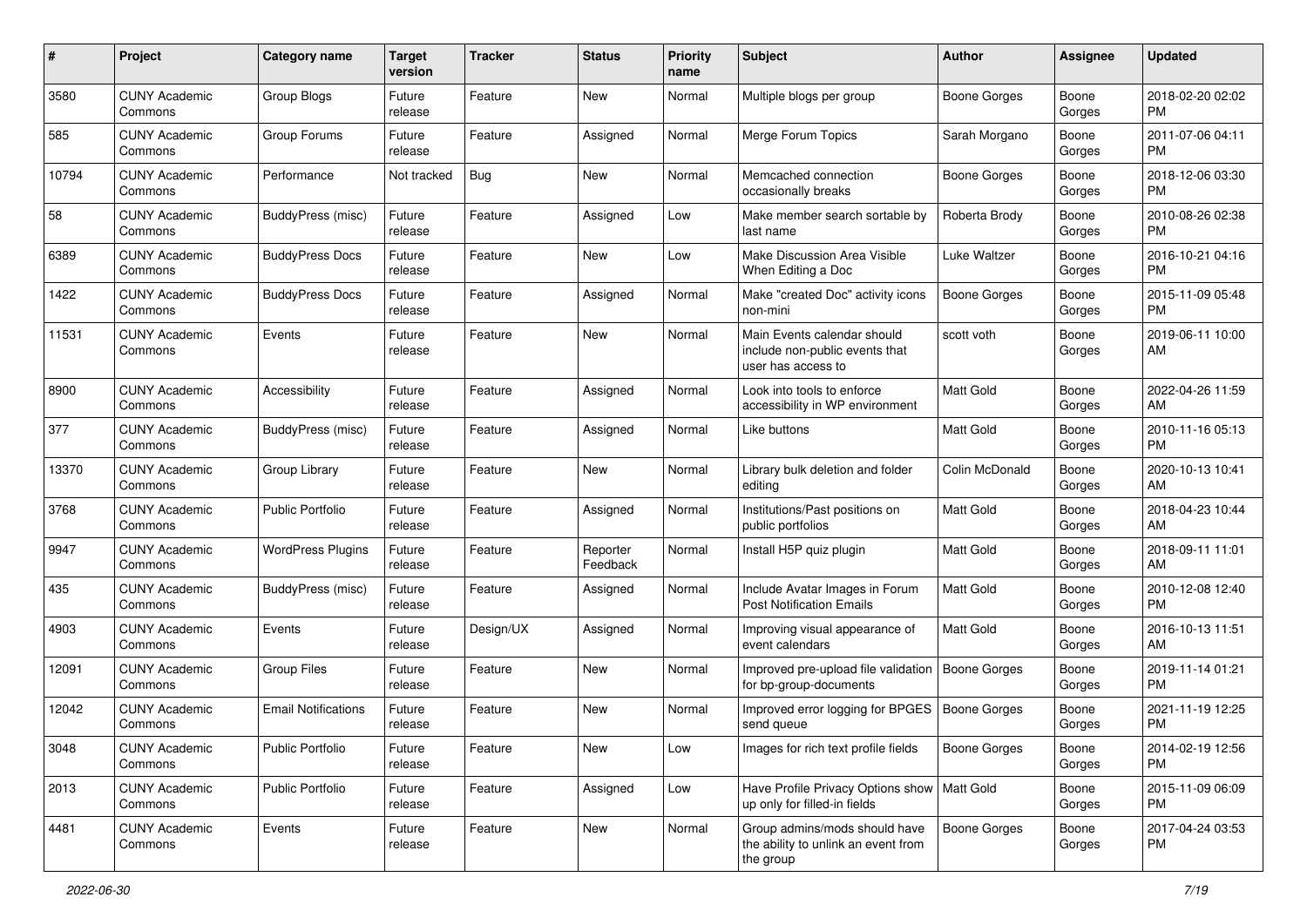| $\#$  | Project                         | <b>Category name</b>     | Target<br>version | <b>Tracker</b> | <b>Status</b>        | <b>Priority</b><br>name | <b>Subject</b>                                                                 | <b>Author</b>    | Assignee        | <b>Updated</b>                |
|-------|---------------------------------|--------------------------|-------------------|----------------|----------------------|-------------------------|--------------------------------------------------------------------------------|------------------|-----------------|-------------------------------|
| 6014  | <b>CUNY Academic</b><br>Commons | Publicity                | Future<br>release | Publicity      | Reporter<br>Feedback | Normal                  | Google search listing                                                          | <b>Matt Gold</b> | Boone<br>Gorges | 2016-09-21 03:48<br><b>PM</b> |
| 15210 | <b>CUNY Academic</b><br>Commons | Analytics                | Not tracked       | Design/UX      | New                  | Normal                  | Google Analytics improvements                                                  | Colin McDonald   | Boone<br>Gorges | 2022-05-24 10:47<br>AM        |
| 8835  | <b>CUNY Academic</b><br>Commons | Blogs (BuddyPress)       | Future<br>release | Feature        | New                  | Normal                  | Extend cuny is shortlinks to sites                                             | Luke Waltzer     | Boone<br>Gorges | 2022-04-26 11:59<br>AM        |
| 500   | <b>CUNY Academic</b><br>Commons | BuddyPress (misc)        | Future<br>release | Feature        | Assigned             | Normal                  | <b>Export Group Data</b>                                                       | <b>Matt Gold</b> | Boone<br>Gorges | 2010-12-19 12:09<br><b>PM</b> |
| 5696  | <b>CUNY Academic</b><br>Commons | Events                   | Future<br>release | Feature        | Assigned             | Normal                  | Events Calendar - display options<br>calendar aggregation                      | <b>Matt Gold</b> | Boone<br>Gorges | 2016-10-13 11:44<br>AM        |
| 4592  | <b>CUNY Academic</b><br>Commons | Events                   | Future<br>release | Design/UX      | New                  | Normal                  | Event Creation - Venue Dropdown<br>Slow                                        | Samantha Raddatz | Boone<br>Gorges | 2015-09-14 04:56<br><b>PM</b> |
| 12121 | <b>CUNY Academic</b><br>Commons | <b>WordPress Plugins</b> | 2.0.3             | Feature        | Reporter<br>Feedback | Normal                  | Embedding H5P Iframes on<br>Commons Site                                       | Laurie Hurson    | Boone<br>Gorges | 2022-06-29 11:32<br>AM        |
| 9289  | <b>CUNY Academic</b><br>Commons | <b>WordPress Plugins</b> | Future<br>release | Bug            | Reporter<br>Feedback | Normal                  | Email Users Plugin                                                             | Laurie Hurson    | Boone<br>Gorges | 2018-10-24 12:34<br><b>PM</b> |
| 14987 | <b>CUNY Academic</b><br>Commons | <b>WordPress Plugins</b> | Future<br>release | <b>Bug</b>     | New                  | Normal                  | Elementor update causes<br>database freeze-up                                  | Boone Gorges     | Boone<br>Gorges | 2021-11-29 12:02<br><b>PM</b> |
| 16092 | <b>CUNY Academic</b><br>Commons |                          | Future<br>release | Feature        | Hold                 | Normal                  | Don't show main site in Site<br>search results                                 | Boone Gorges     | Boone<br>Gorges | 2022-05-17 03:12<br><b>PM</b> |
| 9207  | <b>CUNY Academic</b><br>Commons |                          | Future<br>release | Support        | Reporter<br>Feedback | Normal                  | display dashboards made in<br>Tableau?                                         | Marilyn Weber    | Boone<br>Gorges | 2018-04-10 10:42<br>AM        |
| 11386 | <b>CUNY Academic</b><br>Commons | WordPress - Media        | Not tracked       | Support        | Reporter<br>Feedback | Normal                  | disappearing images                                                            | scott voth       | Boone<br>Gorges | 2019-05-14 10:32<br>AM        |
| 287   | <b>CUNY Academic</b><br>Commons | WordPress (misc)         | Future<br>release | Feature        | Assigned             | Normal                  | Create troubleshooting tool for<br>account sign-up                             | <b>Matt Gold</b> | Boone<br>Gorges | 2015-11-09 06:17<br><b>PM</b> |
| 3615  | <b>CUNY Academic</b><br>Commons | Redmine                  | Not tracked       | Feature        | <b>New</b>           | Low                     | Create Redmine issues via email                                                | Dominic Giglio   | Boone<br>Gorges | 2017-11-16 11:36<br>AM        |
| 4053  | <b>CUNY Academic</b><br>Commons | Events                   | Future<br>release | Feature        | Assigned             | Normal                  | Create new tab for past events                                                 | <b>Matt Gold</b> | Boone<br>Gorges | 2015-05-12 02:10<br><b>PM</b> |
| 2753  | <b>CUNY Academic</b><br>Commons | <b>Public Portfolio</b>  | Future<br>release | Feature        | New                  | Normal                  | Create actual actual tagification in<br>academic interests and other<br>fields | Micki Kaufman    | Boone<br>Gorges | 2015-01-05 08:52<br><b>PM</b> |
| 3080  | <b>CUNY Academic</b><br>Commons | <b>Group Files</b>       | Future<br>release | Feature        | Assigned             | Low                     | Create a system to keep track of<br>file changes                               | Matt Gold        | Boone<br>Gorges | 2014-02-26 10:04<br><b>PM</b> |
| 4238  | <b>CUNY Academic</b><br>Commons | Events                   | Future<br>release | Feature        | Assigned             | Normal                  | Copy Events to Other Groups?                                                   | <b>Matt Gold</b> | Boone<br>Gorges | 2015-07-02 10:08<br>AM        |
| 13949 | <b>CUNY Academic</b><br>Commons |                          | Not tracked       | <b>Bug</b>     | <b>New</b>           | Normal                  | Continued debugging of runaway<br>MySQL connections                            | <b>Matt Gold</b> | Boone<br>Gorges | 2021-09-14 10:42<br>AM        |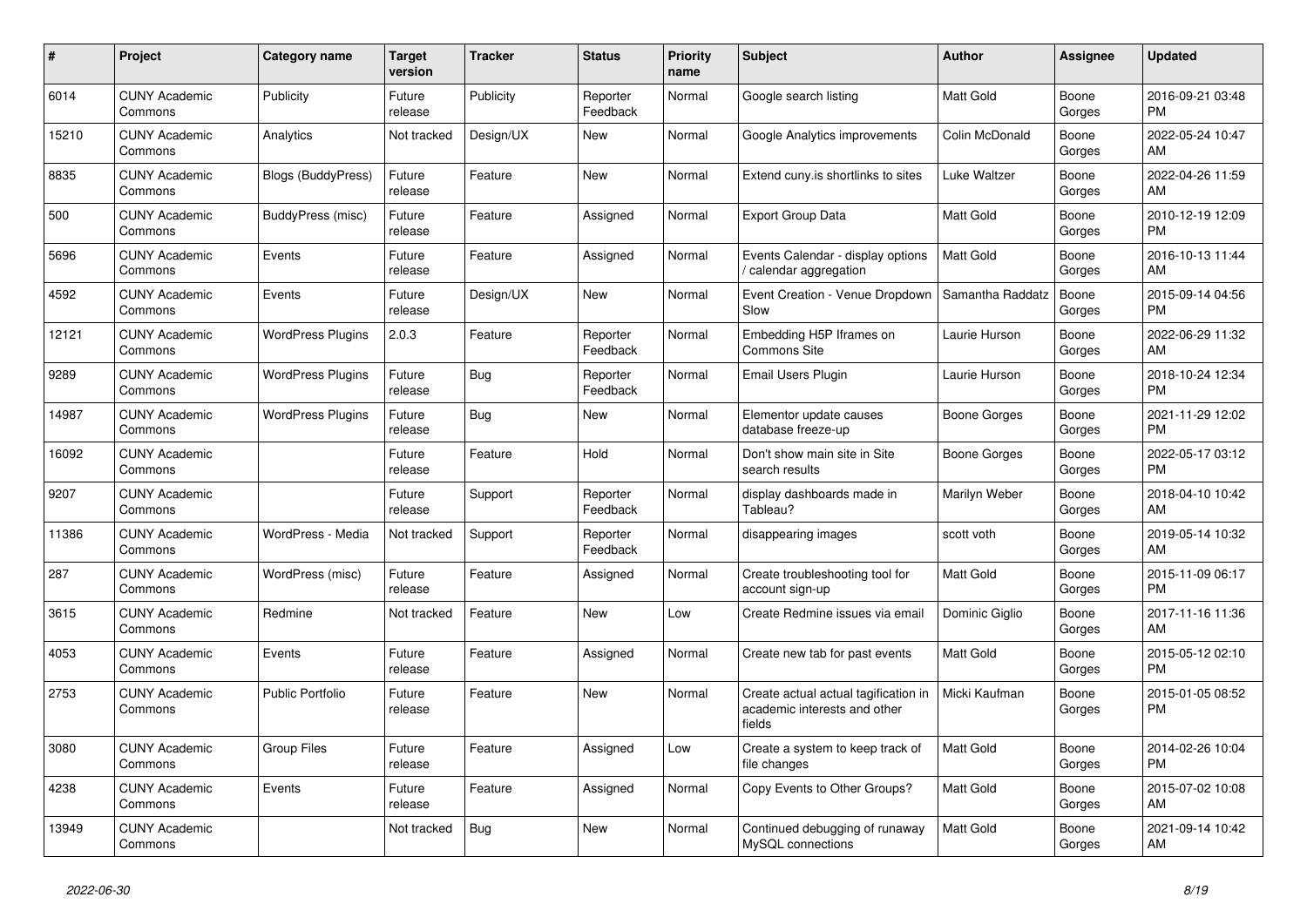| #     | Project                         | <b>Category name</b>     | <b>Target</b><br>version | <b>Tracker</b> | <b>Status</b>        | <b>Priority</b><br>name | Subject                                                                                    | Author              | Assignee        | <b>Updated</b>                |
|-------|---------------------------------|--------------------------|--------------------------|----------------|----------------------|-------------------------|--------------------------------------------------------------------------------------------|---------------------|-----------------|-------------------------------|
| 599   | <b>CUNY Academic</b><br>Commons | BuddyPress (misc)        | Future<br>release        | Feature        | Assigned             | Normal                  | Consider adding rating plugins for<br><b>BuddyPress/BBPress</b>                            | <b>Matt Gold</b>    | Boone<br>Gorges | 2011-08-22 06:50<br>PM        |
| 8756  | <b>CUNY Academic</b><br>Commons | Group Blogs              | Future<br>release        | Feature        | Hold                 | Normal                  | Connect multiple blogs to one<br>group?                                                    | Matt Gold           | Boone<br>Gorges | 2017-09-30 10:42<br>AM        |
| 11449 | CUNY Academic<br>Commons        | WordPress - Media        | Not tracked              | Support        | Reporter<br>Feedback | Normal                  | Cloning Media Library for JITP<br>from Staging to Production Site                          | Patrick DeDauw      | Boone<br>Gorges | 2019-05-13 12:00<br><b>PM</b> |
| 14184 | <b>CUNY Academic</b><br>Commons | <b>Public Portfolio</b>  | Future<br>release        | Feature        | New                  | Normal                  | Centralized mechanism for storing<br>Campus affiliations                                   | <b>Boone Gorges</b> | Boone<br>Gorges | 2022-01-04 11:35<br>AM        |
| 4980  | <b>CUNY Academic</b><br>Commons | Home Page                | Future<br>release        | Feature        | Assigned             | Normal                  | CAC Featured Content -- Adding<br>Randomization                                            | <b>Matt Gold</b>    | Boone<br>Gorges | 2016-12-12 03:01<br><b>PM</b> |
| 1417  | <b>CUNY Academic</b><br>Commons | <b>BuddyPress Docs</b>   | Future<br>release        | Feature        | Assigned             | Low                     | <b>Bulk actions for BuddyPress Docs</b>                                                    | <b>Boone Gorges</b> | Boone<br>Gorges | 2016-10-17 10:41<br><b>PM</b> |
| 618   | <b>CUNY Academic</b><br>Commons | <b>BuddyPress Docs</b>   | Future<br>release        | Feature        | Assigned             | Normal                  | BuddyPress Docs: export formats                                                            | <b>Boone Gorges</b> | Boone<br>Gorges | 2015-11-09 05:38<br>PM        |
| 3042  | <b>CUNY Academic</b><br>Commons | <b>Public Portfolio</b>  | Future<br>release        | Feature        | Assigned             | Normal                  | Browsing member interests                                                                  | Matt Gold           | Boone<br>Gorges | 2015-03-21 09:04<br>PM.       |
| 14113 | <b>CUNY Academic</b><br>Commons | WordPress (misc)         | Future<br>release        | Bug            | Hold                 | Normal                  | Block Editor Not Working on this<br>page - Json error                                      | scott voth          | Boone<br>Gorges | 2021-03-05 11:01<br>AM        |
| 12911 | CUNY Academic<br>Commons        |                          | Not tracked              | Feature        | New                  | Normal                  | Block access to xmlrpc.php based<br>on User-Agent                                          | Boone Gorges        | Boone<br>Gorges | 2020-06-09 05:12<br><b>PM</b> |
| 635   | <b>CUNY Academic</b><br>Commons | BuddyPress (misc)        | Future<br>release        | Feature        | Assigned             | Normal                  | Big Blue Button -<br>Videoconferencing in Groups and<br>Blogs                              | <b>Matt Gold</b>    | Boone<br>Gorges | 2011-03-14 03:24<br>PM        |
| 1166  | <b>CUNY Academic</b><br>Commons | <b>Email Invitations</b> | Future<br>release        | Feature        | New                  | Low                     | Better organizational tools for Sent   Boone Gorges<br>Invites                             |                     | Boone<br>Gorges | 2015-11-09 06:02<br>PM.       |
| 14309 | CUNY Academic<br>Commons        | Group Library            | Future<br>release        | Feature        | New                  | Normal                  | Better handling of<br>bp_group_document file download<br>attempts when file is not present | Boone Gorges        | Boone<br>Gorges | 2021-11-19 12:28<br><b>PM</b> |
| 3193  | <b>CUNY Academic</b><br>Commons | Group Forums             | Future<br>release        | Feature        | Assigned             | Normal                  | bbPress 2.x dynamic roles and<br><b>RBE</b>                                                | Boone Gorges        | Boone<br>Gorges | 2014-09-30 01:30<br><b>PM</b> |
| 13466 | <b>CUNY Academic</b><br>Commons | Cavalcade                | Future<br>release        | Feature        | New                  | Normal                  | Automated cleanup for duplicate<br>Cavalcade tasks                                         | <b>Boone Gorges</b> | Boone<br>Gorges | 2020-10-13 05:24<br><b>PM</b> |
| 9211  | CUNY Academic<br>Commons        | <b>WordPress Plugins</b> | Future<br>release        | Support        | Reporter<br>Feedback | Normal                  | Auto-Role Setting in Forum Plugin<br>Causing Some Confusion                                | Luke Waltzer        | Boone<br>Gorges | 2018-03-13 11:44<br>AM        |
| 2523  | <b>CUNY Academic</b><br>Commons | <b>BuddyPress Docs</b>   | Future<br>release        | Feature        | Assigned             | Normal                  | Allow Users to Upload Images to<br>BP Docs                                                 | Matt Gold           | Boone<br>Gorges | 2015-11-09 06:14<br><b>PM</b> |
| 1165  | <b>CUNY Academic</b><br>Commons | <b>Email Invitations</b> | Future<br>release        | Feature        | Assigned             | Low                     | Allow saved lists of invitees under<br>Send Invites                                        | Boone Gorges        | Boone<br>Gorges | 2015-11-09 06:03<br><b>PM</b> |
| 13835 | <b>CUNY Academic</b><br>Commons | WordPress (misc)         | Future<br>release        | Feature        | New                  | Normal                  | Allow OneSearch widget to have<br>'CUNY' as campus                                         | <b>Boone Gorges</b> | Boone<br>Gorges | 2021-11-19 12:39<br>PM        |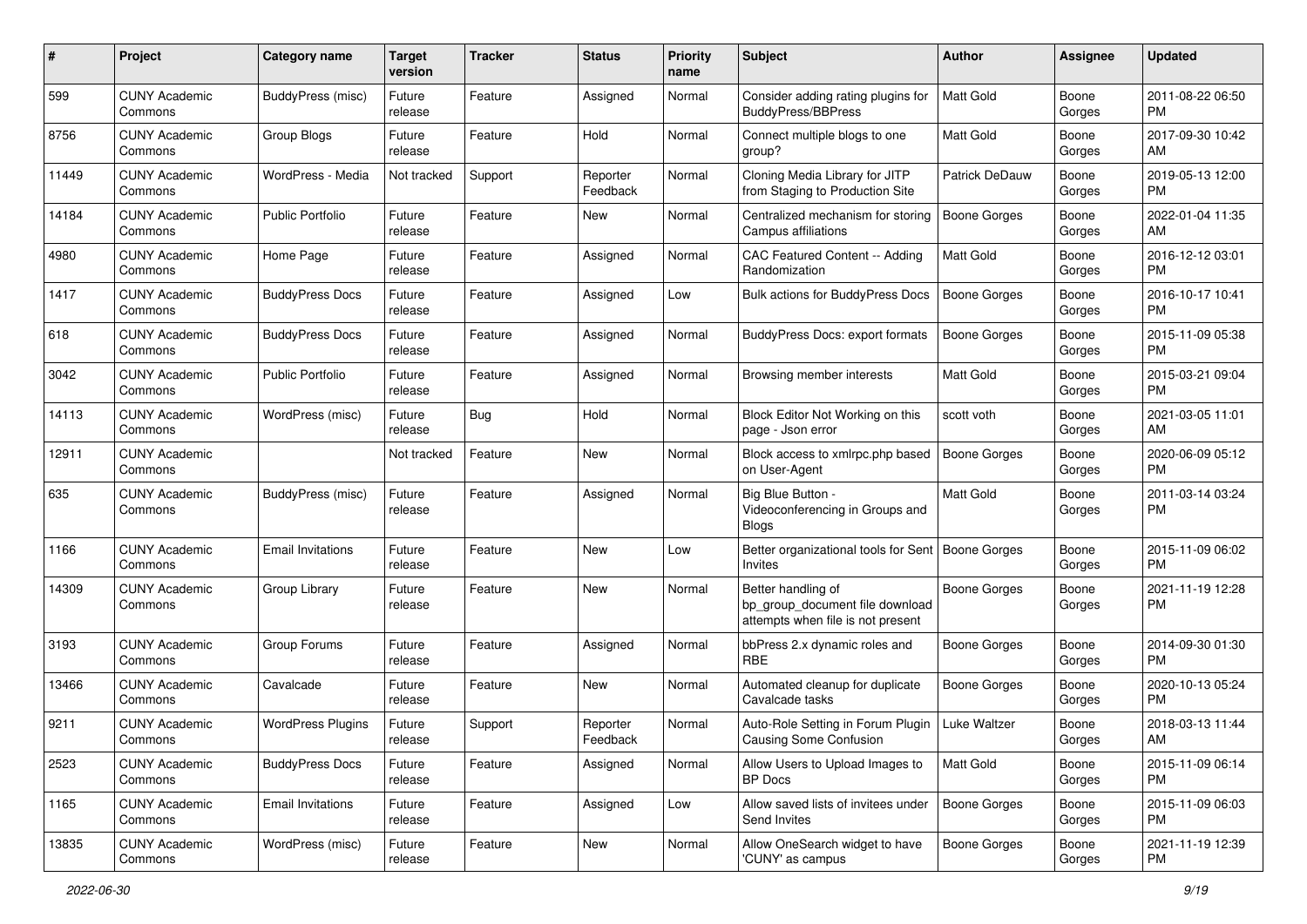| #     | Project                         | Category name            | <b>Target</b><br>version | <b>Tracker</b> | <b>Status</b>        | Priority<br>name | <b>Subject</b>                                                                                  | Author                  | <b>Assignee</b> | <b>Updated</b>                |
|-------|---------------------------------|--------------------------|--------------------------|----------------|----------------------|------------------|-------------------------------------------------------------------------------------------------|-------------------------|-----------------|-------------------------------|
| 3308  | <b>CUNY Academic</b><br>Commons | Group Invitations        | Future<br>release        | Feature        | Assigned             | Normal           | Allow members to rescind group<br>invitations                                                   | <b>Matt Gold</b>        | Boone<br>Gorges | 2015-04-01 08:53<br><b>PM</b> |
| 1167  | <b>CUNY Academic</b><br>Commons | <b>Email Invitations</b> | Future<br>release        | Feature        | New                  | Low              | Allow email invitations to be resent   Boone Gorges                                             |                         | Boone<br>Gorges | 2015-11-12 12:53<br>AM        |
| 14504 | <b>CUNY Academic</b><br>Commons |                          | Not tracked              | Publicity      | Reporter<br>Feedback | Normal           | Adding showcases to home page<br>menu                                                           | Laurie Hurson           | Boone<br>Gorges | 2022-01-19 03:26<br><b>PM</b> |
| 554   | <b>CUNY Academic</b><br>Commons | BuddyPress (misc)        | Future<br>release        | Feature        | Assigned             | Normal           | Add Trackback notifications to<br>site-wide activity feed                                       | <b>Matt Gold</b>        | Boone<br>Gorges | 2015-11-09 06:19<br><b>PM</b> |
| 2223  | <b>CUNY Academic</b><br>Commons | <b>WordPress Plugins</b> | Future<br>release        | Feature        | Assigned             | Low              | Add Participad to the CUNY<br><b>Academic Commons</b>                                           | Matt Gold               | Boone<br>Gorges | 2014-09-17 10:03<br><b>PM</b> |
| 8675  | <b>CUNY Academic</b><br>Commons | User Onboarding          | Future<br>release        | Bug            | Reporter<br>Feedback | Low              | Add new User search screen calls<br>for the input of email address but<br>doesn't work with one | Paul Hebert             | Boone<br>Gorges | 2017-10-11 11:17<br>AM        |
| 3220  | <b>CUNY Academic</b><br>Commons | <b>Public Portfolio</b>  | Future<br>release        | Feature        | Assigned             | Normal           | Add indent/outdent option to<br>Formatting Buttons on Profile<br>Page                           | Matt Gold               | Boone<br>Gorges | 2014-05-21 10:39<br><b>PM</b> |
| 11945 | <b>CUNY Academic</b><br>Commons | Reckoning                | Future<br>release        | Feature        | Reporter<br>Feedback | Normal           | Add Comments bubble to<br>Reckoning views                                                       | <b>Boone Gorges</b>     | Boone<br>Gorges | 2019-11-12 05:14<br><b>PM</b> |
| 16307 | <b>CUNY Academic</b><br>Commons |                          |                          | Bug            | New                  | Normal           | Add brief messaging to<br>accept/decline group membership<br>requests                           | <b>Matt Gold</b>        | Boone<br>Gorges | 2022-06-27 06:13<br><b>PM</b> |
| 10226 | <b>CUNY Academic</b><br>Commons | Courses                  | Future<br>release        | Feature        | <b>New</b>           | Normal           | Add "My Courses" to drop down<br>list                                                           | scott voth              | Boone<br>Gorges | 2021-11-19 12:42<br><b>PM</b> |
| 9895  | <b>CUNY Academic</b><br>Commons | Onboarding               | Future<br>release        | Feature        | Assigned             | Normal           | Add "Accept Invitation"<br>link/button/function to Group<br>and/or Site invitation emails?      | Luke Waltzer            | Boone<br>Gorges | 2018-06-07 12:42<br><b>PM</b> |
| 5182  | <b>CUNY Academic</b><br>Commons | Social Paper             | Future<br>release        | Design/UX      | <b>New</b>           | Normal           | "Publishing" a private paper on<br>social paper?                                                | Raffi<br>Khatchadourian | Boone<br>Gorges | 2016-10-13 04:12<br><b>PM</b> |
| 2618  | <b>NYCDH Community</b><br>Site  |                          |                          | <b>Bug</b>     | Assigned             | Low              | Mark blogs as spam when created<br>by users marked as spam                                      | Matt Gold               | Boone<br>Gorges | 2013-06-09 11:38<br><b>PM</b> |
| 9028  | <b>CUNY Academic</b><br>Commons | Onboarding               | Future<br>release        | Feature        | Assigned             | Normal           | suggest groups to new members<br>during the registration process                                | Matt Gold               | Chris Stein     | 2018-10-24 12:34<br><b>PM</b> |
| 860   | <b>CUNY Academic</b><br>Commons | Design                   | Future<br>release        | Design/UX      | Assigned             | Normal           | <b>Standardize Button Treatment</b><br>Across the Commons                                       | Chris Stein             | Chris Stein     | 2014-05-01 09:45<br>AM        |
| 2881  | <b>CUNY Academic</b><br>Commons | Public Portfolio         | Future<br>release        | Feature        | Assigned             | Normal           | Redesign the UX for Profiles                                                                    | Chris Stein             | Chris Stein     | 2016-10-13 12:45<br><b>PM</b> |
| 10354 | <b>CUNY Academic</b><br>Commons | <b>Public Portfolio</b>  | Future<br>release        | Feature        | New                  | Normal           | Opt out of Having a Profile Page                                                                | scott voth              | Chris Stein     | 2020-05-12 10:43<br>AM        |
| 3770  | <b>CUNY Academic</b><br>Commons | Public Portfolio         | Future<br>release        | Feature        | Assigned             | Normal           | Improve Layout/Formatting of<br>Positions Area on Public Portfolios                             | Matt Gold               | Chris Stein     | 2015-04-01 09:17<br><b>PM</b> |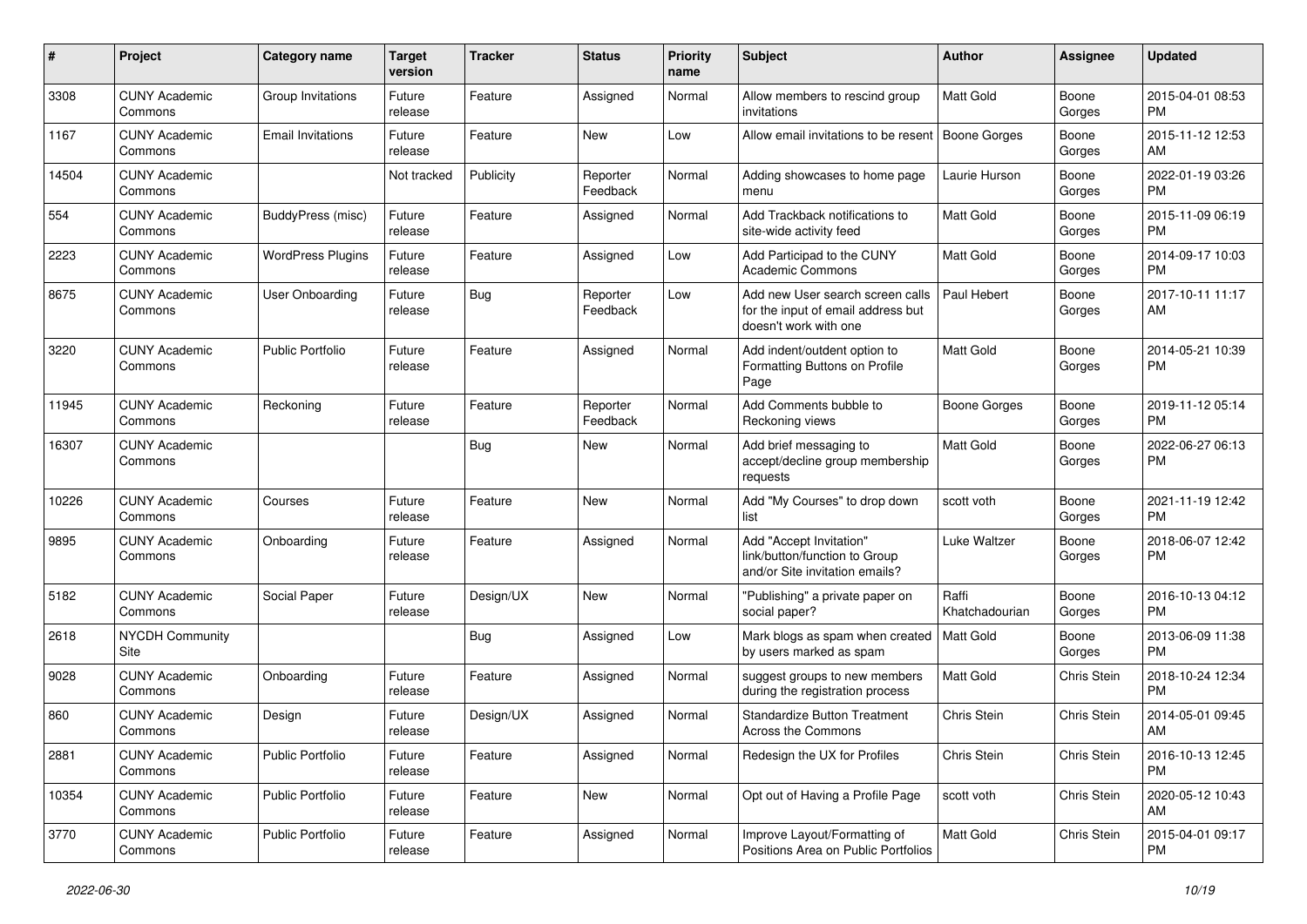| #     | Project                                                                 | <b>Category name</b>           | <b>Target</b><br>version | <b>Tracker</b> | <b>Status</b>        | Priority<br>name | <b>Subject</b>                                             | Author              | Assignee            | <b>Updated</b>                |
|-------|-------------------------------------------------------------------------|--------------------------------|--------------------------|----------------|----------------------|------------------|------------------------------------------------------------|---------------------|---------------------|-------------------------------|
| 2832  | <b>CUNY Academic</b><br>Commons                                         | <b>Public Portfolio</b>        | Future<br>release        | Feature        | Assigned             | Normal           | Improve interface for (not)<br>auto-linking profile fields | Boone Gorges        | Chris Stein         | 2015-01-05 08:52<br><b>PM</b> |
| 1544  | <b>CUNY Academic</b><br>Commons                                         | Groups (misc)                  | Future<br>release        | Feature        | Reporter<br>Feedback | Normal           | Group Filtering and Sorting                                | <b>Matt Gold</b>    | Chris Stein         | 2019-03-01 02:25<br><b>PM</b> |
| 3059  | <b>CUNY Academic</b><br>Commons                                         | Group Forums                   | Future<br>release        | Design/UX      | New                  | Normal           | Forum Post Permissable Content<br><b>Explanatory Text</b>  | Chris Stein         | Chris Stein         | 2015-04-02 11:27<br>AM        |
| 2754  | <b>CUNY Academic</b><br>Commons                                         | Design                         | Future<br>release        | Feature        | Assigned             | Normal           | Determine strategy for CAC logo<br>handling in top header  | Micki Kaufman       | Chris Stein         | 2015-01-05 08:53<br><b>PM</b> |
| 365   | <b>CUNY Academic</b><br>Commons                                         | WordPress (misc)               | Future<br>release        | Feature        | Assigned             | Normal           | <b>Create Mouseover Tooltips</b><br>throughout Site        | <b>Matt Gold</b>    | Chris Stein         | 2015-11-09 06:18<br><b>PM</b> |
| 3354  | <b>CUNY Academic</b><br>Commons                                         | <b>Group Files</b>             | Future<br>release        | Feature        | Assigned             | Low              | Allow Group Download of Multiple<br><b>Selected Files</b>  | <b>Matt Gold</b>    | Chris Stein         | 2014-08-01 08:50<br>AM        |
| 5827  | <b>CUNY Academic</b><br>Commons                                         | <b>Public Portfolio</b>        | Future<br>release        | Bug            | Assigned             | Normal           | Academic Interests square bracket<br>links not working     | scott voth          | Chris Stein         | 2016-08-11 11:59<br><b>PM</b> |
| 3330  | <b>CUNY Academic</b><br>Commons                                         | My Commons                     | Future<br>release        | Feature        | Assigned             | Normal           | "Commons Information" tool                                 | <b>Boone Gorges</b> | Chris Stein         | 2014-09-22 08:46<br><b>PM</b> |
| 8078  | <b>CUNY Academic</b><br>Commons                                         | <b>WordPress Plugins</b>       | Future<br>release        | System Upgrade | Assigned             | Normal           | CommentPress Updates                                       | Margaret Galvan     | Christian<br>Wach   | 2017-05-08 03:49<br><b>PM</b> |
| 13199 | <b>CUNY Academic</b><br>Commons                                         | Group Forums                   | Future<br>release        | Feature        | New                  | Normal           | Favoring Groups over bbPress<br>plugin                     | Colin McDonald      | Colin<br>McDonald   | 2021-11-19 12:28<br><b>PM</b> |
| 5268  | <b>CUNY Academic</b><br>Commons                                         | Group Forums                   | Future<br>release        | Bug            | Assigned             | Normal           | Long-time to post to multiple<br>groups                    | Luke Waltzer        | Daniel Jones        | 2016-09-07 06:31<br><b>PM</b> |
| 4438  | <b>CUNY Academic</b><br>Commons                                         | Events                         | Future<br>release        | Bug            | Assigned             | Normal           | Events Calendar - Export<br><b>Recurring Events</b>        | scott voth          | Daniel Jones        | 2016-05-23 04:25<br><b>PM</b> |
| 1983  | <b>CUNY Academic</b><br>Commons                                         | Home Page                      | Future<br>release        | Feature        | Assigned             | Low              | Media Library integration with<br>Featured Content plugin  | <b>Boone Gorges</b> | Dominic<br>Giglio   | 2014-03-17 10:34<br>AM        |
| 412   | <b>CUNY Academic</b><br>Commons                                         | <b>WordPress Themes</b>        | Future<br>release        | Feature        | Assigned             | Normal           | <b>Featured Themes</b>                                     | Matt Gold           | Dominic<br>Giglio   | 2015-01-05 08:44<br><b>PM</b> |
| 940   | <b>CUNY Academic</b><br>Commons                                         | Redmine                        | Future<br>release        | Feature        | Assigned             | Low              | Communication with users after<br>releases                 | <b>Matt Gold</b>    | Dominic<br>Giglio   | 2012-09-09 04:36<br><b>PM</b> |
| 2167  | <b>CUNY Academic</b><br>Commons                                         | WordPress (misc)               | Future<br>release        | Bug            | Assigned             | Normal           | <b>CAC-Livestream Plugin Issues</b>                        | Michael Smith       | Dominic<br>Giglio   | 2015-01-02 03:06<br><b>PM</b> |
| 12062 | AD/O365 Transition<br>from NonMatric to<br><b>Matriculated Students</b> |                                |                          | Feature        | In Progress          | Normal           | create solution and console<br>project                     | Emilio Rodriguez    | Emilio<br>Rodriguez | 2019-11-12 03:56<br><b>PM</b> |
| 9835  | <b>CUNY Academic</b><br>Commons                                         | Group Forums                   | Future<br>release        | Bug            | Assigned             | Normal           | add a "like" function?                                     | Marilyn Weber       | <b>Erik Trainer</b> | 2018-06-05 01:49<br><b>PM</b> |
| 15194 | <b>CUNY Academic</b><br>Commons                                         | Internal Tools and<br>Workflow | 2.1.0                    | Feature        | New                  | Normal           | PHPCS sniff for un-restored<br>switch_to_blog() calls      | Boone Gorges        | Jeremy Felt         | 2022-05-26 10:45<br>AM        |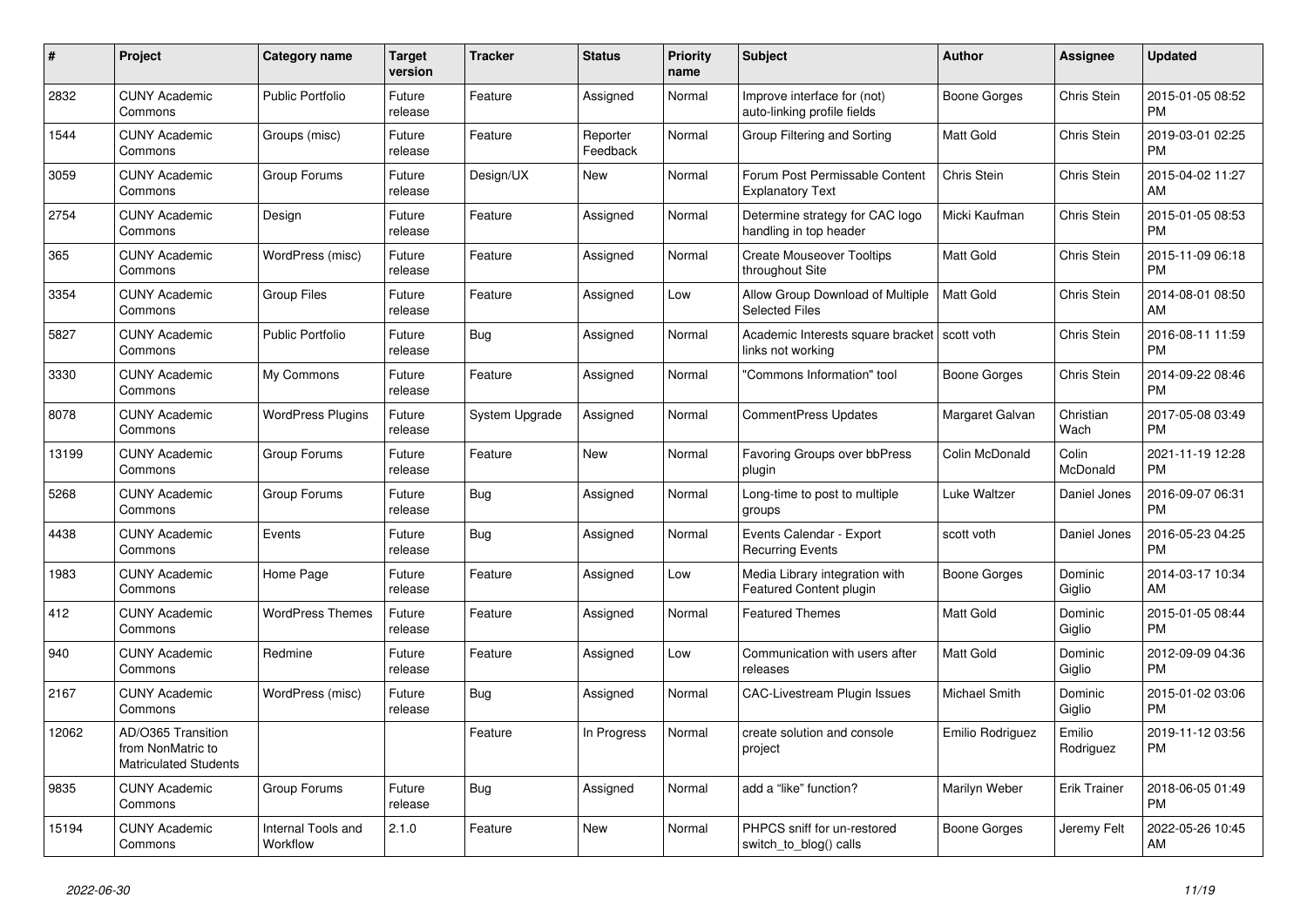| #     | Project                         | <b>Category name</b>           | <b>Target</b><br>version | <b>Tracker</b> | <b>Status</b>        | <b>Priority</b><br>name | <b>Subject</b>                                                                        | Author                  | Assignee           | <b>Updated</b>                |
|-------|---------------------------------|--------------------------------|--------------------------|----------------|----------------------|-------------------------|---------------------------------------------------------------------------------------|-------------------------|--------------------|-------------------------------|
| 13891 | <b>CUNY Academic</b><br>Commons | Internal Tools and<br>Workflow | 2.1.0                    | Feature        | New                  | Normal                  | Migrate automated linting to<br>GitHub Actions                                        | Boone Gorges            | Jeremy Felt        | 2022-06-29 11:13<br>AM        |
| 13331 | <b>CUNY Academic</b><br>Commons | Site cloning                   | Future<br>release        | Bug            | New                  | Normal                  | Combine Site Template and Clone<br>operations                                         | Boone Gorges            | Jeremy Felt        | 2021-11-19 12:39<br><b>PM</b> |
| 11517 | <b>CUNY Academic</b><br>Commons |                                | Not tracked              | Feature        | Assigned             | Normal                  | wp-accessibility plugin should not<br>strip 'target="_blank"' by default              | Boone Gorges            | Laurie Hurson      | 2019-09-24 09:57<br>AM        |
| 12446 | <b>CUNY Academic</b><br>Commons | Groups (misc)                  | Future<br>release        | Feature        | Reporter<br>Feedback | Normal                  | Toggle default site to group forum<br>posting                                         | Laurie Hurson           | Laurie Hurson      | 2020-03-10 11:57<br>AM        |
| 14475 | <b>CUNY Academic</b><br>Commons |                                | Not tracked              | Publicity      | New                  | Normal                  | OER Showcase Page                                                                     | Laurie Hurson           | Laurie Hurson      | 2021-09-14 10:46<br>AM        |
| 11879 | <b>CUNY Academic</b><br>Commons |                                | Not tracked              | <b>Bug</b>     | New                  | Normal                  | Hypothesis comments appearing<br>on multiple, different pdfs across<br>blogs          | Laurie Hurson           | Laurie Hurson      | 2019-09-19 02:39<br><b>PM</b> |
| 8666  | <b>CUNY Academic</b><br>Commons | Teaching                       | Not tracked              | Documentation  | Assigned             | Normal                  | Create Teaching on the Commons<br>Resource Page                                       | Matt Gold               | Laurie Hurson      | 2019-09-23 03:16<br><b>PM</b> |
| 2666  | <b>CUNY Academic</b><br>Commons | About page                     | Not tracked              | Documentation  | Assigned             | Normal                  | <b>Update About Text</b>                                                              | Chris Stein             | Luke Waltzer       | 2016-03-04 11:19<br>AM        |
| 6078  | <b>CUNY Academic</b><br>Commons | Blogs (BuddyPress)             | Future<br>release        | Feature        | New                  | Normal                  | <b>Explore Adding Network Blog</b><br>Metadata Plugin                                 | <b>Luke Waltzer</b>     | Luke Waltzer       | 2016-10-11 10:29<br><b>PM</b> |
| 5955  | <b>CUNY Academic</b><br>Commons | Outreach                       | Future<br>release        | Feature        | Assigned             | Normal                  | Create auto-newsletter for<br>commons members                                         | <b>Matt Gold</b>        | Luke Waltzer       | 2016-08-30 10:34<br>AM        |
| 12392 | <b>CUNY Academic</b><br>Commons | Help/Codex                     | Not tracked              | Documentation  | New                  | Normal                  | <b>Updates to Common Commons</b><br>Questions on Help Page                            | scott voth              | Margaret<br>Galvan | 2020-02-11 10:53<br>AM        |
| 8211  | <b>CUNY Academic</b><br>Commons | <b>WordPress Themes</b>        | Future<br>release        | Feature        | New                  | Normal                  | Theme Suggestions: Material<br>Design-Inspired Themes                                 | Margaret Galvan         | Margaret<br>Galvan | 2017-08-07 02:48<br><b>PM</b> |
| 7828  | <b>CUNY Academic</b><br>Commons |                                | Not tracked              | Feature        | Assigned             | Normal                  | Theme Assessment 2017                                                                 | Margaret Galvan         | Margaret<br>Galvan | 2017-05-02 10:41<br><b>PM</b> |
| 6298  | <b>CUNY Academic</b><br>Commons | User Experience                | Not tracked              | Design/UX      | Assigned             | Normal                  | Examine data from survey                                                              | <b>Matt Gold</b>        | Margaret<br>Galvan | 2016-10-14 12:16<br><b>PM</b> |
| 9420  | <b>CUNY Academic</b><br>Commons | cuny.is                        | Not tracked              | Feature        | New                  | Normal                  | Request for http://cuny.is/streams                                                    | Raffi<br>Khatchadourian | Marilyn<br>Weber   | 2018-04-02 10:08<br>AM        |
| 12382 | <b>CUNY Academic</b><br>Commons | Membership                     | Not tracked              | Support        | New                  | Normal                  | Email request change                                                                  | Marilyn Weber           | Marilyn<br>Weber   | 2020-02-06 12:56<br><b>PM</b> |
| 8837  | <b>CUNY Academic</b><br>Commons |                                | Not tracked              | Feature        | Assigned             | Normal                  | Create a form to request info from<br>people requesting premium<br>themes and plugins | Matt Gold               | Marilyn<br>Weber   | 2017-11-14 03:35<br><b>PM</b> |
| 3509  | <b>CUNY Academic</b><br>Commons | Publicity                      | 1.7                      | Publicity      | New                  | Normal                  | Create 1.7 digital signage imagery                                                    | Micki Kaufman           | Marilyn<br>Weber   | 2014-10-01 12:40<br><b>PM</b> |
| 3691  | <b>CUNY Academic</b><br>Commons | <b>WordPress Plugins</b>       | Future<br>release        | <b>Bug</b>     | New                  | Normal                  | <b>WPMU Domain Mapping</b><br>Debugging on cdev                                       | Raymond Hoh             | Matt Gold          | 2014-12-12 09:04<br>AM        |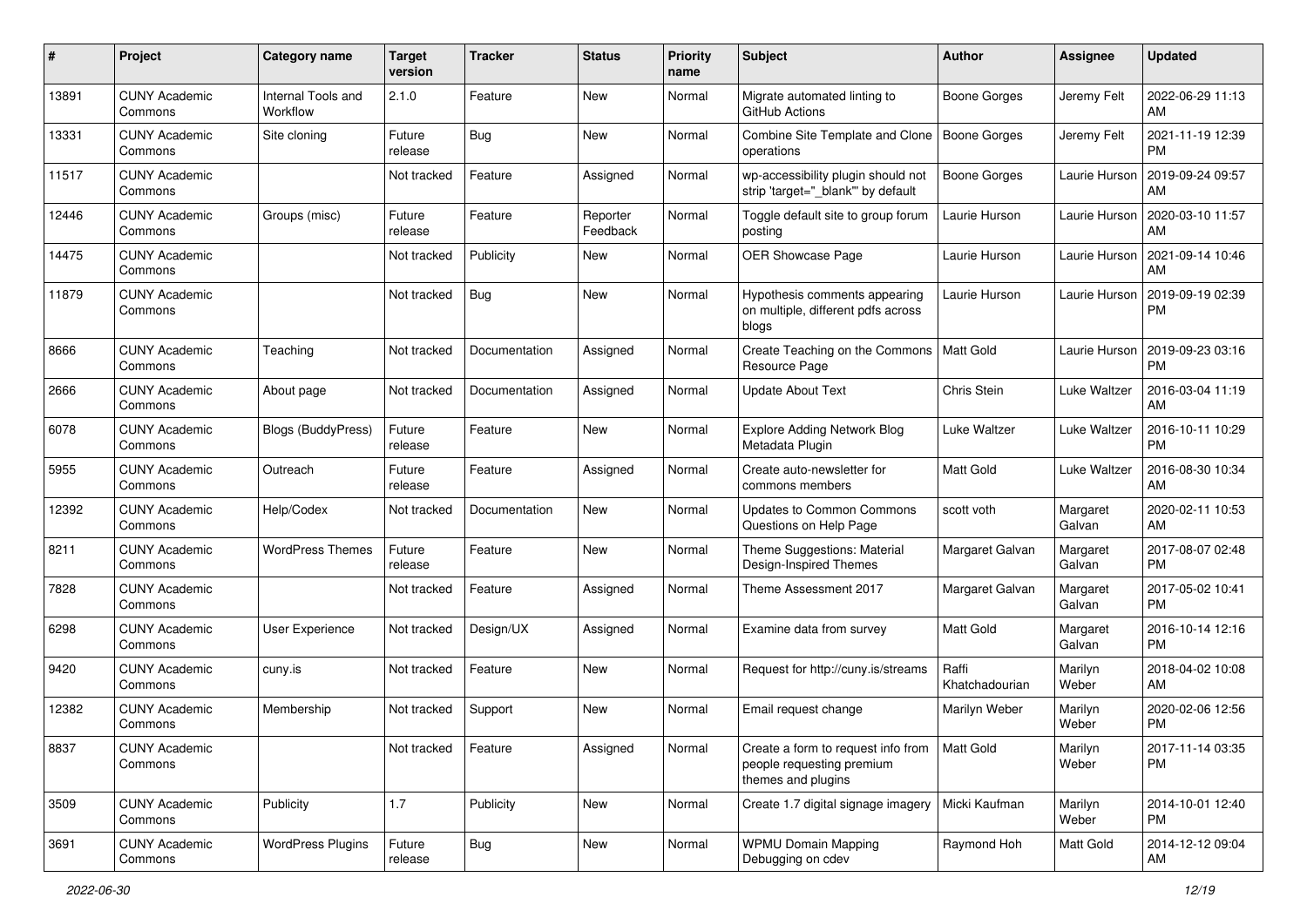| #     | Project                         | <b>Category name</b>     | <b>Target</b><br>version | <b>Tracker</b> | <b>Status</b>        | Priority<br>name | <b>Subject</b>                                                                       | <b>Author</b>           | Assignee             | <b>Updated</b>                |
|-------|---------------------------------|--------------------------|--------------------------|----------------|----------------------|------------------|--------------------------------------------------------------------------------------|-------------------------|----------------------|-------------------------------|
| 8898  | <b>CUNY Academic</b><br>Commons | Social Paper             | Not tracked              | Feature        | Assigned             | Normal           | Usage data on docs and social<br>paper                                               | <b>Matt Gold</b>        | Matt Gold            | 2017-11-16 11:32<br>AM        |
| 11545 | <b>CUNY Academic</b><br>Commons | <b>WordPress Plugins</b> | Not tracked              | Support        | New                  | Normal           | <b>Twitter searches in WordPress</b>                                                 | Gina Cherry             | Matt Gold            | 2019-09-23 01:03<br><b>PM</b> |
| 2175  | <b>CUNY Academic</b><br>Commons | WordPress (misc)         | Not tracked              | Support        | Assigned             | Normal           | Subscibe 2 vs. Jetpack<br>subscription options                                       | local admin             | Matt Gold            | 2016-01-26 04:58<br><b>PM</b> |
| 12484 | <b>CUNY Academic</b><br>Commons |                          | Not tracked              | Support        | Reporter<br>Feedback | Normal           | Sign up Code for COIL Course<br>starting in March                                    | Laurie Hurson           | Matt Gold            | 2020-03-02 02:26<br><b>PM</b> |
| 8607  | <b>CUNY Academic</b><br>Commons |                          | Not tracked              | Support        | New                  | Normal           | Paypal?                                                                              | Marilyn Weber           | Matt Gold            | 2018-05-15 01:37<br><b>PM</b> |
| 4972  | <b>CUNY Academic</b><br>Commons | Analytics                | Not tracked              | Bug            | New                  | Normal           | <b>Newsletter Analytics</b>                                                          | Stephen Real            | Matt Gold            | 2015-12-09 12:54<br><b>PM</b> |
| 10839 | <b>CUNY Academic</b><br>Commons | About page               | Not tracked              | Support        | <b>New</b>           | Normal           | <b>Mission Statement Needs</b><br>Revision                                           | scott voth              | Matt Gold            | 2018-12-26 10:58<br>AM        |
| 370   | <b>CUNY Academic</b><br>Commons | Registration             | Future<br>release        | Feature        | Assigned             | High             | <b>Guest Accounts</b>                                                                | <b>Matt Gold</b>        | Matt Gold            | 2015-04-09 09:33<br><b>PM</b> |
| 8498  | <b>CUNY Academic</b><br>Commons | <b>WordPress Plugins</b> | Future<br>release        | Feature        | New                  | Low              | <b>Gravity Forms Email Users</b>                                                     | Raffi<br>Khatchadourian | Matt Gold            | 2017-10-13 12:58<br><b>PM</b> |
| 9015  | <b>CUNY Academic</b><br>Commons | Groups (misc)            | Not tracked              | Outreach       | Assigned             | Normal           | Email group admins the email<br>addresses of their groups                            | Matt Gold               | Matt Gold            | 2018-01-02 09:54<br>AM        |
| 11493 | <b>CUNY Academic</b><br>Commons | Domain Mapping           | Not tracked              | Support        | Reporter<br>Feedback | Normal           | Domain Mapping Request - Talia<br>Schaffer                                           | scott voth              | Matt Gold            | 2019-08-06 08:39<br>AM        |
| 3657  | <b>CUNY Academic</b><br>Commons | WordPress (misc)         | Not tracked              | Feature        | New                  | Normal           | Create alert for GC email<br>addresses                                               | <b>Matt Gold</b>        | Matt Gold            | 2016-04-14 11:29<br><b>PM</b> |
| 4225  | <b>CUNY Academic</b><br>Commons | DiRT Integration         | Future<br>release        | Design/UX      | New                  | Normal           | Add information to DIRT page (in<br>Create a Group)                                  | Samantha Raddatz        | Matt Gold            | 2015-06-26 03:14<br><b>PM</b> |
| 2573  | <b>NYCDH Community</b><br>Site  |                          |                          | Feature        | Reporter<br>Feedback | Normal           | Add dh_nyc twitter list feed to site                                                 | <b>Mark Newton</b>      | Matt Gold            | 2013-05-16 11:42<br><b>PM</b> |
| 8902  | <b>CUNY Academic</b><br>Commons | Design                   | Not tracked              | Feature        | Assigned             | Normal           | Report back on research on<br><b>BuddyPress themes</b>                               | Matt Gold               | <b>Michael Smith</b> | 2017-11-10 12:31<br><b>PM</b> |
| 3506  | <b>CUNY Academic</b><br>Commons | Publicity                | 1.7                      | Publicity      | New                  | Normal           | Prepare 1.7 email messaging                                                          | Micki Kaufman           | Micki<br>Kaufman     | 2014-10-01 12:36<br><b>PM</b> |
| 6392  | <b>CUNY Academic</b><br>Commons | Group Forums             | Future<br>release        | Design/UX      | Assigned             | Low              | Composition/Preview Panes in<br>Forum Posts                                          | Luke Waltzer            | Paige Dupont         | 2016-10-21 04:26<br><b>PM</b> |
| 7624  | <b>CUNY Academic</b><br>Commons | <b>BuddyPress (misc)</b> | Future<br>release        | Design/UX      | <b>New</b>           | Normal           | <b>BP Notifications</b>                                                              | Luke Waltzer            | Paige Dupont         | 2017-02-08 10:43<br><b>PM</b> |
| 11393 | <b>CUNY Academic</b><br>Commons |                          | Not tracked              | Publicity      | <b>New</b>           | Normal           | After 1.15 release, ceate a hero<br>slide and post about adding a site<br>to a group | scott voth              | Patrick<br>Sweeney   | 2019-05-14 10:32<br>AM        |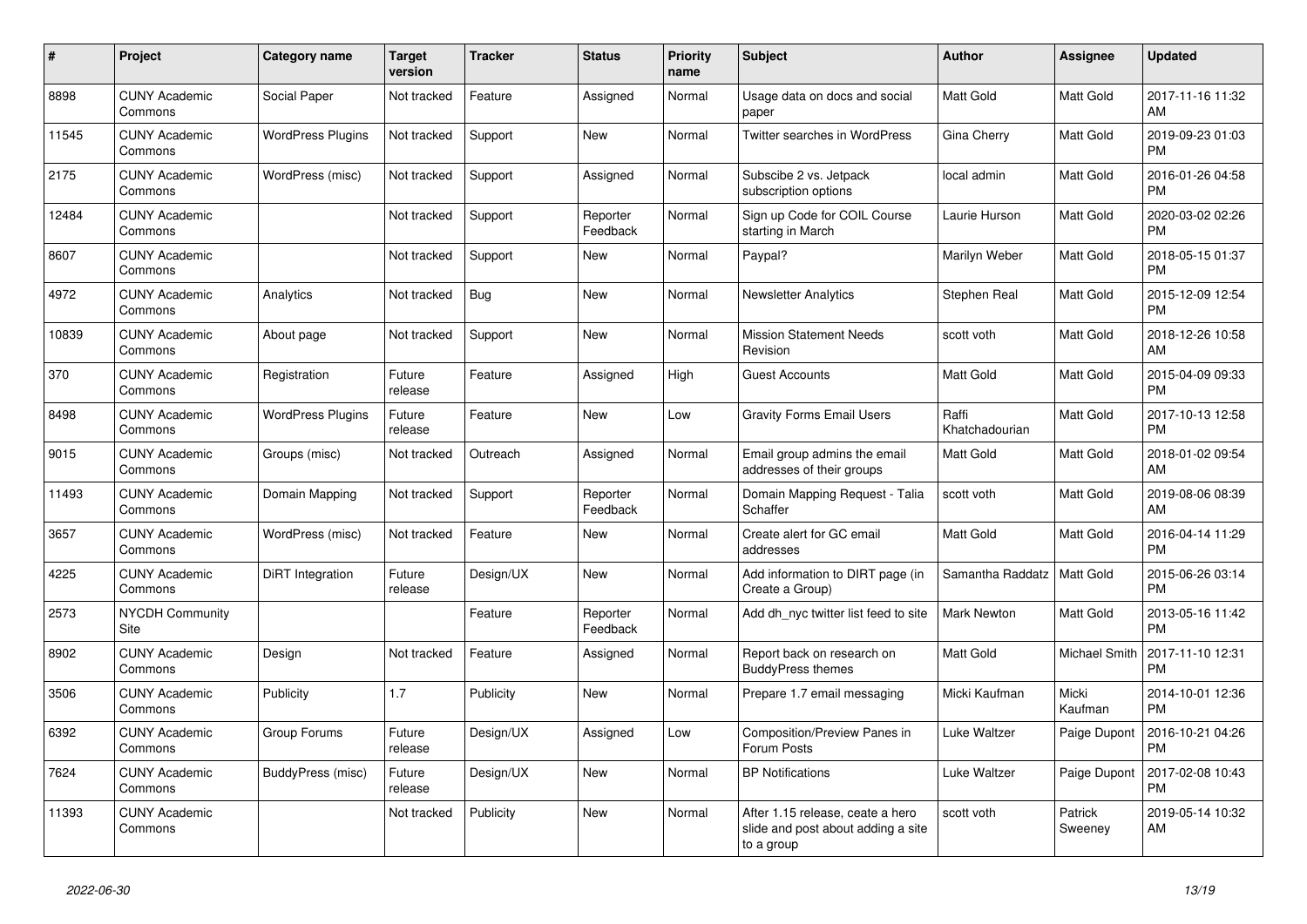| #     | Project                         | <b>Category name</b>       | <b>Target</b><br>version | <b>Tracker</b> | <b>Status</b>        | <b>Priority</b><br>name | <b>Subject</b>                                                               | <b>Author</b>           | <b>Assignee</b> | <b>Updated</b>                |
|-------|---------------------------------|----------------------------|--------------------------|----------------|----------------------|-------------------------|------------------------------------------------------------------------------|-------------------------|-----------------|-------------------------------|
| 6644  | <b>CUNY Academic</b><br>Commons |                            | Not tracked              | <b>Bug</b>     | Reporter<br>Feedback | High                    | White Screen at Login Pge                                                    | Luke Waltzer            | Raymond<br>Hoh  | 2016-11-21 10:34<br><b>PM</b> |
| 1192  | <b>CUNY Academic</b><br>Commons | <b>Group Files</b>         | Future<br>release        | Feature        | Assigned             | Low                     | When posting group files, allow<br>users to add a category without<br>saving | <b>Matt Gold</b>        | Raymond<br>Hoh  | 2015-11-09 05:53<br><b>PM</b> |
| 16177 | <b>CUNY Academic</b><br>Commons | Reply By Email             |                          | Bug            | <b>New</b>           | Normal                  | Switch to Inbound mode for RBE                                               | Raymond Hoh             | Raymond<br>Hoh  | 2022-05-30 04:32<br><b>PM</b> |
| 16245 | <b>CUNY Academic</b><br>Commons | WordPress (misc)           |                          | Bug            | Reporter<br>Feedback | Normal                  | Save Button missing on<br>WordPress Profile page                             | scott voth              | Raymond<br>Hoh  | 2022-06-16 03:09<br><b>PM</b> |
| 16319 | <b>CUNY Academic</b><br>Commons | <b>WordPress Plugins</b>   | 2.0.3                    | <b>Bug</b>     | New                  | Normal                  | Request for Events Calendar Pro<br>5.14.2 update                             | Raymond Hoh             | Raymond<br>Hoh  | 2022-06-29 03:24<br><b>PM</b> |
| 5282  | <b>CUNY Academic</b><br>Commons | Social Paper               | Future<br>release        | <b>Bug</b>     | <b>New</b>           | Normal                  | Replying via email directs to paper<br>but not individual comment.           | Marilyn Weber           | Raymond<br>Hoh  | 2016-03-02 01:48<br><b>PM</b> |
| 3577  | <b>CUNY Academic</b><br>Commons | My Commons                 | Future<br>release        | Design/UX      | Assigned             | Normal                  | Replies to items in My Commons                                               | <b>Matt Gold</b>        | Raymond<br>Hoh  | 2015-04-09 05:19<br><b>PM</b> |
| 4388  | <b>CUNY Academic</b><br>Commons | WordPress (misc)           | Future<br>release        | Bug            | Assigned             | Normal                  | Repeated request for<br>authentication.                                      | Alice.Lynn<br>McMichael | Raymond<br>Hoh  | 2015-08-11 07:35<br><b>PM</b> |
| 16110 | <b>CUNY Academic</b><br>Commons |                            |                          | Support        | Reporter<br>Feedback | Normal                  | remove Creative Commons<br>license from pages?                               | Marilyn Weber           | Raymond<br>Hoh  | 2022-05-17 06:11<br><b>PM</b> |
| 3369  | <b>CUNY Academic</b><br>Commons | Reply By Email             | Not tracked              | Outreach       | Hold                 | Normal                  | Release reply by email to WP<br>plugin directory                             | <b>Matt Gold</b>        | Raymond<br>Hoh  | 2016-03-01 12:46<br><b>PM</b> |
| 8991  | <b>CUNY Academic</b><br>Commons | Reply By Email             | Not tracked              | Bug            | Hold                 | Normal                  | RBE duplicate email message<br>issue                                         | <b>Matt Gold</b>        | Raymond<br>Hoh  | 2018-02-18 08:53<br><b>PM</b> |
| 9060  | <b>CUNY Academic</b><br>Commons | Commons In A Box           | Not tracked              | Bug            | Hold                 | Normal                  | Problems with CBox image library<br>/ upload                                 | Lisa Rhody              | Raymond<br>Hoh  | 2018-01-10 03:26<br><b>PM</b> |
| 13286 | <b>CUNY Academic</b><br>Commons |                            | Not tracked              | Support        | <b>New</b>           | Normal                  | problem connecting with<br>WordPress app                                     | Marilyn Weber           | Raymond<br>Hoh  | 2020-09-08 11:16<br>AM        |
| 10659 | <b>CUNY Academic</b><br>Commons | Group Forums               | Future<br>release        | Feature        | Assigned             | Normal                  | Post to multiple groups via email                                            | <b>Matt Gold</b>        | Raymond<br>Hoh  | 2018-11-15 12:54<br>AM        |
| 11971 | <b>CUNY Academic</b><br>Commons | <b>Email Notifications</b> | Future<br>release        | Bug            | Reporter<br>Feedback | Low                     | Pictures obscured in emailed post<br>notifications                           | Marilyn Weber           | Raymond<br>Hoh  | 2019-11-21 01:14<br><b>PM</b> |
| 8976  | <b>CUNY Academic</b><br>Commons | Reply By Email             | Not tracked              | Feature        | Assigned             | Normal                  | Package RBE new topics posting?                                              | l Matt Gold             | Raymond<br>Hoh  | 2017-12-04 02:34<br><b>PM</b> |
| 12004 | <b>CUNY Academic</b><br>Commons |                            | Not tracked              | Support        | Reporter<br>Feedback | Normal                  | Notifications for spam blog<br>comments                                      | Gina Cherry             | Raymond<br>Hoh  | 2019-11-01 12:05<br><b>PM</b> |
| 10262 | <b>CUNY Academic</b><br>Commons |                            | Not tracked              | Bug            | Reporter<br>Feedback | Normal                  | Newsletter Plugin: Broken Image<br>at Bottom of All Newsletters              | Mark Webb               | Raymond<br>Hoh  | 2018-08-30 05:17<br><b>PM</b> |
| 4535  | <b>CUNY Academic</b><br>Commons | My Commons                 | Future<br>release        | Bug            | <b>New</b>           | Low                     | My Commons filter issue                                                      | scott voth              | Raymond<br>Hoh  | 2015-09-01 11:17<br>AM        |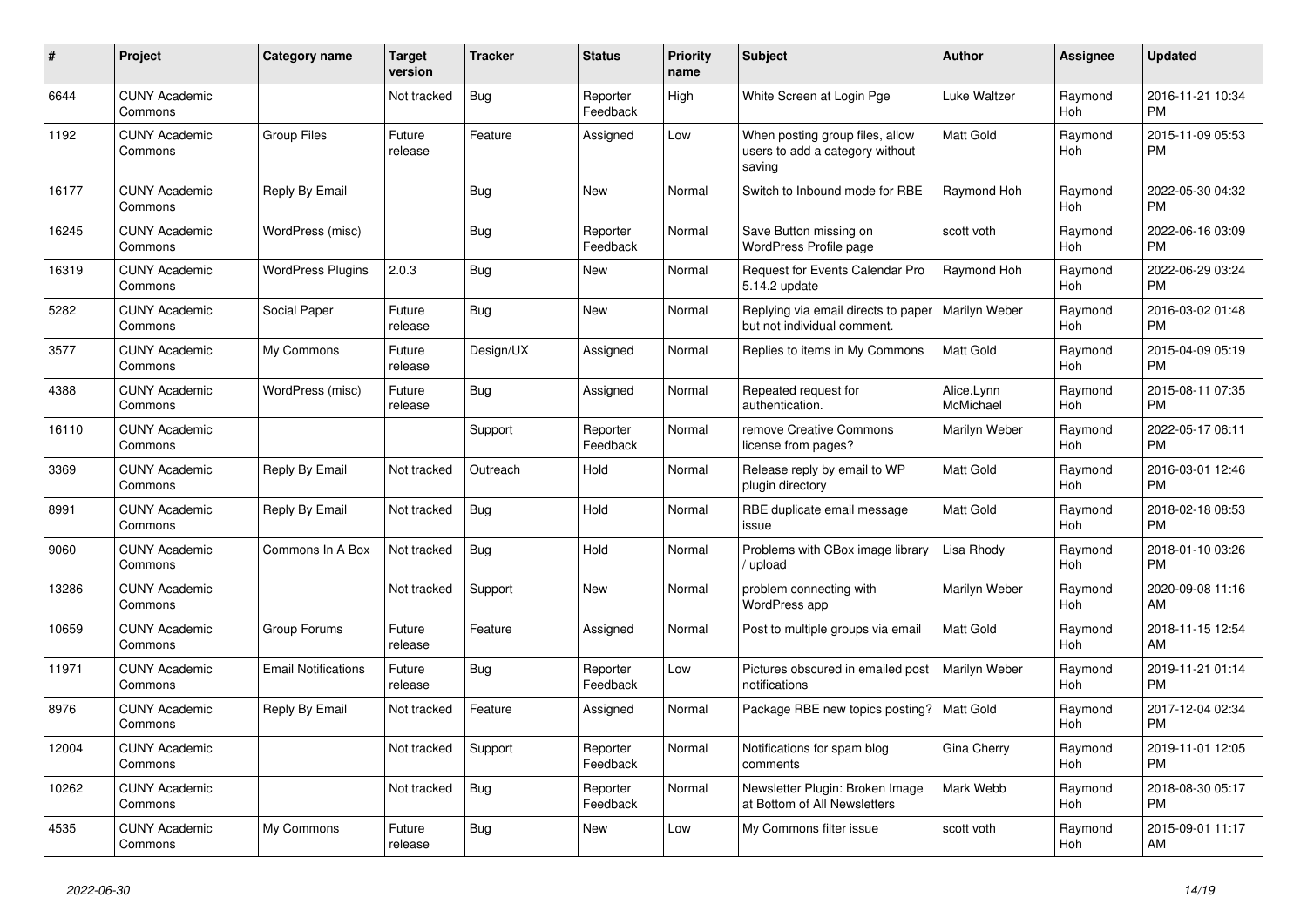| #     | Project                         | <b>Category name</b>       | <b>Target</b><br>version | <b>Tracker</b> | <b>Status</b>        | Priority<br>name | <b>Subject</b>                                                                       | <b>Author</b>    | Assignee       | <b>Updated</b>                |
|-------|---------------------------------|----------------------------|--------------------------|----------------|----------------------|------------------|--------------------------------------------------------------------------------------|------------------|----------------|-------------------------------|
| 3517  | <b>CUNY Academic</b><br>Commons | My Commons                 | Future<br>release        | Feature        | Assigned             | Normal           | Mute/Unmute My Commons<br>updates                                                    | <b>Matt Gold</b> | Raymond<br>Hoh | 2015-11-09 01:19<br><b>PM</b> |
| 6995  | <b>CUNY Academic</b><br>Commons | Home Page                  | Not tracked              | Bug            | Assigned             | Normal           | member filter on homepage not<br>workina                                             | Matt Gold        | Raymond<br>Hoh | 2016-12-11 09:46<br><b>PM</b> |
| 14496 | <b>CUNY Academic</b><br>Commons | Domain Mapping             | Future<br>release        | <b>Bug</b>     | New                  | Normal           | Mapped domain SSO uses<br>third-party cookies                                        | Raymond Hoh      | Raymond<br>Hoh | 2021-05-24 04:03<br><b>PM</b> |
| 7115  | <b>CUNY Academic</b><br>Commons | Groups (misc)              | Future<br>release        | Feature        | Reporter<br>Feedback | Normal           | make licensing info clear during<br>group creation                                   | Matt Gold        | Raymond<br>Hoh | 2020-12-08 11:32<br>AM        |
| 3536  | <b>CUNY Academic</b><br>Commons | My Commons                 | Future<br>release        | Feature        | Assigned             | Normal           | Infinite Scroll on My Commons<br>page                                                | Matt Gold        | Raymond<br>Hoh | 2015-04-13 04:42<br><b>PM</b> |
| 13358 | <b>CUNY Academic</b><br>Commons | Group Forums               | Future<br>release        | Feature        | New                  | Normal           | Improved UI for group forum<br>threading settings                                    | Boone Gorges     | Raymond<br>Hoh | 2021-11-19 12:27<br><b>PM</b> |
| 13457 | <b>CUNY Academic</b><br>Commons | Group Forums               | 2.0.3                    | Bug            | <b>New</b>           | High             | Forum post not sending<br>notifications                                              | Filipa Calado    | Raymond<br>Hoh | 2022-06-29 11:32<br>AM        |
| 7928  | <b>CUNY Academic</b><br>Commons | Group Forums               | Not tracked              | Bug            | <b>New</b>           | Normal           | Duplicate Forum post                                                                 | Luke Waltzer     | Raymond<br>Hoh | 2017-04-11 09:27<br><b>PM</b> |
| 3662  | <b>CUNY Academic</b><br>Commons | <b>SEO</b>                 | Future<br>release        | Feature        | Assigned             | Normal           | Duplicate Content/SEO/Google<br>issues                                               | <b>Matt Gold</b> | Raymond<br>Hoh | 2015-04-13 04:37<br><b>PM</b> |
| 5691  | <b>CUNY Academic</b><br>Commons | <b>Blogs (BuddyPress)</b>  | Future<br>release        | Bug            | Assigned             | High             | Differing numbers on Sites display                                                   | <b>Matt Gold</b> | Raymond<br>Hoh | 2016-06-13 01:37<br><b>PM</b> |
| 13430 | <b>CUNY Academic</b><br>Commons | Reply By Email             | Not tracked              | Bug            | <b>New</b>           | Normal           | Delay in RBE                                                                         | Luke Waltzer     | Raymond<br>Hoh | 2020-10-13 11:16<br>AM        |
| 333   | <b>CUNY Academic</b><br>Commons | <b>Email Notifications</b> | Future<br>release        | Feature        | Assigned             | Low              | <b>Delay Forum Notification Email</b><br>Delivery Until After Editing Period<br>Ends | Matt Gold        | Raymond<br>Hoh | 2015-11-09 06:01<br><b>PM</b> |
| 3192  | <b>CUNY Academic</b><br>Commons | Group Forums               | Future<br>release        | Feature        | Assigned             | Normal           | Customizable forum views for<br>bbPress 2.x group forums                             | Boone Gorges     | Raymond<br>Hoh | 2015-11-09 12:47<br><b>PM</b> |
| 13946 | <b>CUNY Academic</b><br>Commons | <b>WordPress Plugins</b>   | 2.1.0                    | Support        | Assigned             | Normal           | <b>Custom Embed handler For</b><br>OneDrive files                                    | scott voth       | Raymond<br>Hoh | 2022-05-26 10:46<br>AM        |
| 13328 | <b>CUNY Academic</b><br>Commons | Group Forums               | Not tracked              | <b>Bug</b>     | Reporter<br>Feedback | Normal           | cross-posting in two related<br>groups                                               | Marilyn Weber    | Raymond<br>Hoh | 2020-09-15 10:39<br><b>PM</b> |
| 11149 | <b>CUNY Academic</b><br>Commons |                            | Not tracked              | Support        | Reporter<br>Feedback | Normal           | comments getting blocked                                                             | Marilyn Weber    | Raymond<br>Hoh | 2019-03-26 11:40<br>AM        |
| 9346  | <b>CUNY Academic</b><br>Commons | WordPress (misc)           | Not tracked              | Bug            | New                  | Normal           | Clone cetls.bmcc.cuny.edu for<br>development                                         | Owen Roberts     | Raymond<br>Hoh | 2018-03-06 05:35<br><b>PM</b> |
| 14994 | <b>CUNY Academic</b><br>Commons | cdev.gc.cuny.edu           | Not tracked              | Support        | In Progress          | Normal           | Clear Cache on CDEV                                                                  | scott voth       | Raymond<br>Hoh | 2021-12-07 03:51<br><b>PM</b> |
| 11624 | <b>CUNY Academic</b><br>Commons | WordPress (misc)           | Not tracked              | Support        | New                  | Normal           | Change pages into posts or swap<br>database for a Commons site?                      | Stephen Klein    | Raymond<br>Hoh | 2019-07-09 11:04<br>AM        |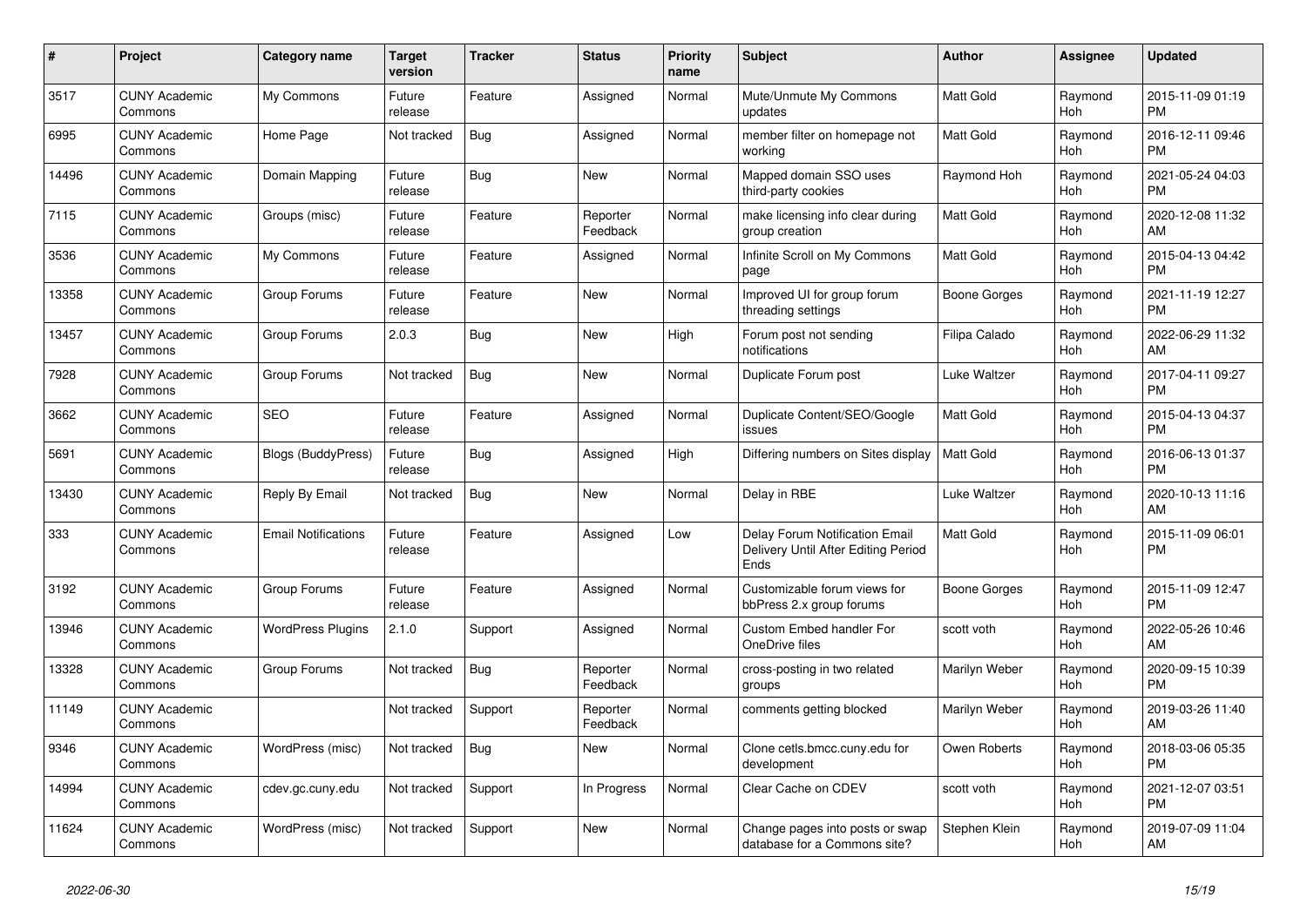| #     | Project                         | <b>Category name</b>     | Target<br>version | <b>Tracker</b> | <b>Status</b>        | Priority<br>name | <b>Subject</b>                                                   | <b>Author</b>           | <b>Assignee</b>     | <b>Updated</b>                |
|-------|---------------------------------|--------------------------|-------------------|----------------|----------------------|------------------|------------------------------------------------------------------|-------------------------|---------------------|-------------------------------|
| 11649 | <b>CUNY Academic</b><br>Commons | <b>WordPress Plugins</b> | 2.0.3             | Bug            | In Progress          | Normal           | CC license displayed on every<br>page                            | Gina Cherry             | Raymond<br>Hoh      | 2022-06-29 11:32<br><b>AM</b> |
| 15516 | <b>CUNY Academic</b><br>Commons | <b>WordPress Plugins</b> |                   | Bug            | Reporter<br>Feedback | Normal           | Can't publish or save draft of post<br>on wordpress.com          | Raffi<br>Khatchadourian | Raymond<br>Hoh      | 2022-03-02 05:52<br><b>PM</b> |
| 6749  | <b>CUNY Academic</b><br>Commons | Events                   | Future<br>release | <b>Bug</b>     | <b>New</b>           | Low              | BPEO iCal request can trigger<br>very large number of DB queries | Boone Gorges            | Raymond<br>Hoh      | 2016-11-15 10:09<br><b>PM</b> |
| 11243 | <b>CUNY Academic</b><br>Commons | BuddyPress (misc)        | Future<br>release | Bug            | <b>New</b>           | Normal           | Audit bp-custom.php                                              | Raymond Hoh             | Raymond<br>Hoh      | 2022-04-26 11:59<br>AM        |
| 5016  | <b>CUNY Academic</b><br>Commons | Events                   | Future<br>release | Feature        | Assigned             | Low              | Allow comments to be posted on<br>events                         | Matt Gold               | Raymond<br>Hoh      | 2019-03-01 02:23<br><b>PM</b> |
| 3492  | <b>CUNY Academic</b><br>Commons | <b>WordPress Themes</b>  | Future<br>release | Support        | Assigned             | Normal           | Add CBOX theme to the<br>Commons                                 | scott voth              | Raymond<br>Hoh      | 2014-10-08 05:55<br><b>PM</b> |
| 3939  | <b>CUNY Academic</b><br>Commons | <b>WordPress Plugins</b> | Future<br>release | Bug            | Hold                 | Normal           | Activity stream support for<br>Co-Authors Plus plugin            | Raymond Hoh             | Raymond<br>Hoh      | 2015-11-09 06:13<br><b>PM</b> |
| 9729  | <b>CUNY Academic</b><br>Commons | <b>SEO</b>               | Not tracked       | Support        | <b>New</b>           | Normal           | 503 Errors showing on<br>newlaborforum.cuny.edu                  | Diane Krauthamer        | Raymond<br>Hoh      | 2018-05-22 04:48<br><b>PM</b> |
| 14983 | <b>CUNY Academic</b><br>Commons | WordPress (misc)         | Not tracked       | Support        | Reporter<br>Feedback | Normal           | "Read More" tag not working                                      | Rebecca Krisel          | Raymond<br>Hoh      | 2021-11-23 01:17<br><b>PM</b> |
| 6671  | <b>CUNY Academic</b><br>Commons | Reply By Email           | Not tracked       | Bug            | Assigned             | Normal           | "Post too often" RBE error<br>message                            | <b>Matt Gold</b>        | Raymond<br>Hoh      | 2016-11-11 09:55<br>AM        |
| 12741 | <b>CUNY Academic</b><br>Commons | <b>WordPress Plugins</b> | Not tracked       | Support        | Reporter<br>Feedback | Normal           | Tableau Public Viz Block                                         | Marilyn Weber           | Raymond<br>Hoh      | 2020-05-12 11:00<br>AM        |
| 8992  | <b>NYCDH Community</b><br>Site  |                          |                   | Bug            | Assigned             | Normal           | Multiple RBE error reports                                       | <b>Matt Gold</b>        | Raymond<br>Hoh      | 2017-12-11 05:43<br><b>PM</b> |
| 2574  | <b>NYCDH Community</b><br>Site  |                          |                   | Feature        | Assigned             | Normal           | Add Way to Upload Files to<br>Groups                             | Mark Newton             | Raymond<br>Hoh      | 2013-05-18 07:46<br><b>PM</b> |
| 2571  | <b>NYCDH Community</b><br>Site  |                          |                   | Feature        | Assigned             | Normal           | Add Google custom search box to<br>homepage                      | <b>Mark Newton</b>      | Raymond<br>Hoh      | 2013-05-18 07:49<br><b>PM</b> |
| 497   | <b>CUNY Academic</b><br>Commons | <b>WordPress Plugins</b> | Future<br>release | Feature        | Assigned             | Normal           | Drag and Drop Ordering on<br><b>Gallery Post Plugin</b>          | Matt Gold               | Ron Rennick         | 2015-11-09 06:18<br><b>PM</b> |
| 4027  | <b>CUNY Academic</b><br>Commons | Commons In A Box         | Not tracked       | Design/UX      | Assigned             | Normal           | Usability review of CBOX update<br>procedures                    | Matt Gold               | Samantha<br>Raddatz | 2015-05-11 06:36<br><b>PM</b> |
| 5298  | <b>CUNY Academic</b><br>Commons |                          | Not tracked       | Publicity      | New                  | Normal           | Survey Pop-Up Text                                               | Samantha Raddatz        | Samantha<br>Raddatz | 2016-03-22 12:27<br><b>PM</b> |
| 4661  | <b>CUNY Academic</b><br>Commons | User Experience          | Future<br>release | Bug            | Assigned             | Normal           | Simplify Events text                                             | <b>Matt Gold</b>        | Samantha<br>Raddatz | 2015-10-02 09:06<br><b>PM</b> |
| 5053  | <b>CUNY Academic</b><br>Commons | Social Paper             | Future<br>release | Feature        | <b>New</b>           | Low              | Scrollable menu to add readers<br>(SP suggestion #4)             | Marilyn Weber           | Samantha<br>Raddatz | 2016-04-21 05:21<br>PM        |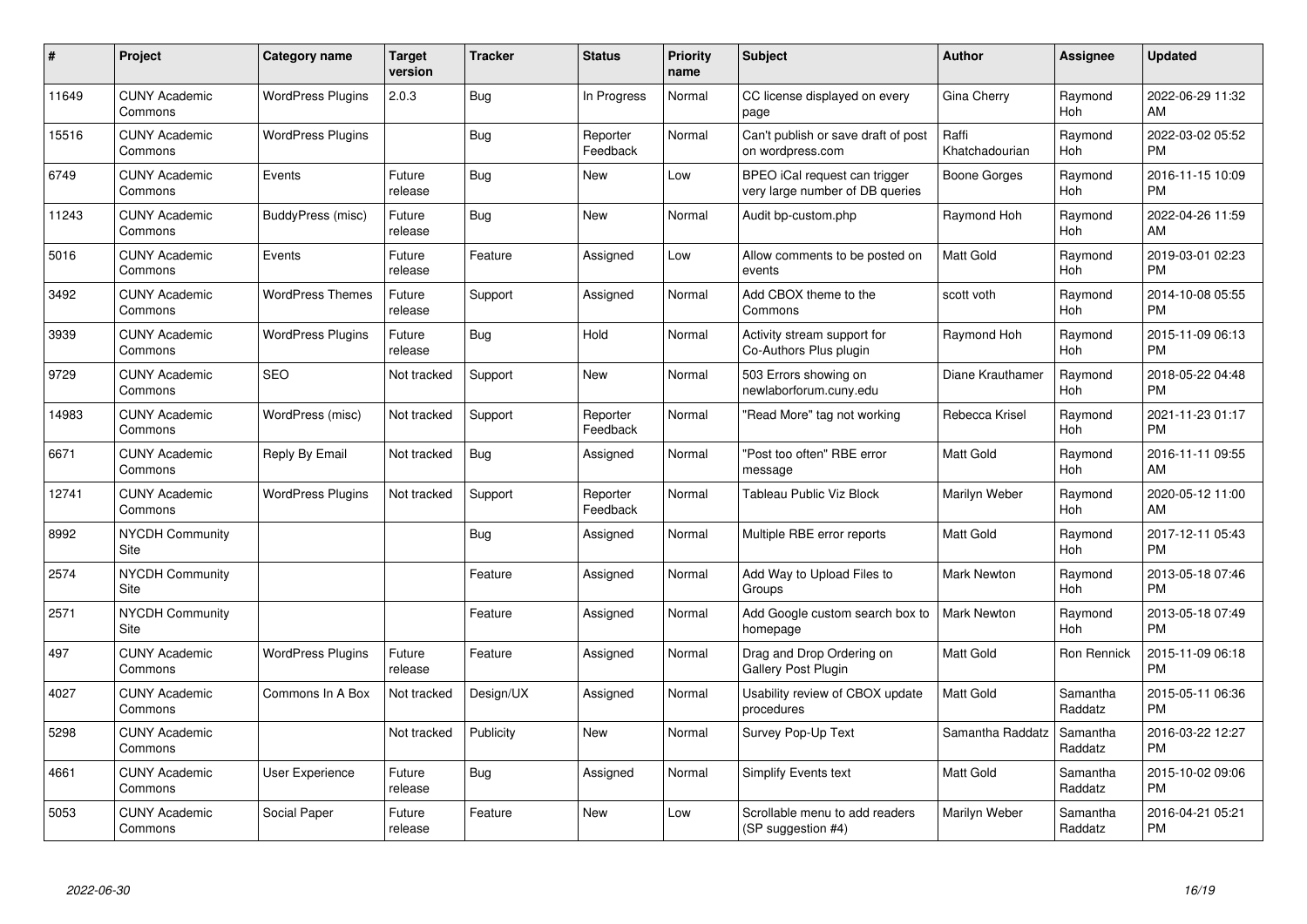| $\pmb{\#}$ | Project                         | <b>Category name</b>    | <b>Target</b><br>version | <b>Tracker</b> | <b>Status</b>        | <b>Priority</b><br>name | <b>Subject</b>                                                                                                                                        | <b>Author</b>           | <b>Assignee</b>     | <b>Updated</b>                |
|------------|---------------------------------|-------------------------|--------------------------|----------------|----------------------|-------------------------|-------------------------------------------------------------------------------------------------------------------------------------------------------|-------------------------|---------------------|-------------------------------|
| 1105       | <b>CUNY Academic</b><br>Commons | WordPress (misc)        | Future<br>release        | Feature        | Assigned             | Normal                  | Rephrase Blog Privacy Options                                                                                                                         | <b>Matt Gold</b>        | Samantha<br>Raddatz | 2015-11-09 06:19<br><b>PM</b> |
| 653        | <b>CUNY Academic</b><br>Commons | Group Blogs             | Future<br>release        | Feature        | Assigned             | Normal                  | Redesign Integration of Groups<br>and Blogs                                                                                                           | Matt Gold               | Samantha<br>Raddatz | 2015-11-09 05:40<br><b>PM</b> |
| 4622       | <b>CUNY Academic</b><br>Commons | <b>Public Portfolio</b> | Future<br>release        | Design/UX      | New                  | Normal                  | <b>Profile Visibility Settings</b>                                                                                                                    | Samantha Raddatz        | Samantha<br>Raddatz | 2015-09-21 12:18<br><b>PM</b> |
| 4986       | <b>CUNY Academic</b><br>Commons | ZenDesk                 | Not tracked              | Support        | Assigned             | Normal                  | Prepare documentation for<br>Zendesk re web widget                                                                                                    | Matt Gold               | Samantha<br>Raddatz | 2016-02-25 03:09<br><b>PM</b> |
| 5225       | <b>CUNY Academic</b><br>Commons | Registration            | Future<br>release        | Feature        | Assigned             | Normal                  | On-boarding Issues                                                                                                                                    | Luke Waltzer            | Samantha<br>Raddatz | 2016-02-12 02:58<br><b>PM</b> |
| 5317       | <b>CUNY Academic</b><br>Commons | Group Blogs             | Not tracked              | Bug            | Reporter<br>Feedback | Normal                  | Notifications of New Post Didn't<br>Come                                                                                                              | Luke Waltzer            | Samantha<br>Raddatz | 2016-03-21 10:41<br><b>PM</b> |
| 5050       | <b>CUNY Academic</b><br>Commons | Social Paper            | Future<br>release        | Feature        | New                  | Low                     | Making comments visible in SP<br>editing mode (SP suggestion #1)                                                                                      | Marilyn Weber           | Samantha<br>Raddatz | 2019-09-17 11:10<br><b>PM</b> |
| 1456       | <b>CUNY Academic</b><br>Commons | Group Invitations       | Future<br>release        | Feature        | Reporter<br>Feedback | Low                     | Invite to Group Button from Profile<br>Field                                                                                                          | <b>Matt Gold</b>        | Samantha<br>Raddatz | 2015-11-09 05:59<br><b>PM</b> |
| 308        | <b>CUNY Academic</b><br>Commons | Registration            | Future<br>release        | Feature        | <b>New</b>           | Normal                  | Group recommendations for<br>signup process                                                                                                           | Boone Gorges            | Samantha<br>Raddatz | 2015-11-09 05:07<br><b>PM</b> |
| 5397       | <b>CUNY Academic</b><br>Commons | Social Paper            | Future<br>release        | Feature        | <b>New</b>           | Normal                  | frustrating to have to<br>enable/disable in SP                                                                                                        | Marilyn Weber           | Samantha<br>Raddatz | 2016-04-20 03:39<br><b>PM</b> |
| 310        | <b>CUNY Academic</b><br>Commons | BuddyPress (misc)       | Future<br>release        | Feature        | Assigned             | Low                     | <b>Friend Request Email</b>                                                                                                                           | Matt Gold               | Samantha<br>Raddatz | 2015-11-09 05:08<br><b>PM</b> |
| 3458       | <b>CUNY Academic</b><br>Commons | Groups (misc)           | Future<br>release        | Feature        | Assigned             | Normal                  | Filter Members of Group by<br>Campus                                                                                                                  | Michael Smith           | Samantha<br>Raddatz | 2014-09-26 08:32<br><b>PM</b> |
| 4235       | <b>CUNY Academic</b><br>Commons |                         | Not tracked              | Design/UX      | Assigned             | Normal                  | Explore user experience around<br>comments on forum topics vs docs                                                                                    | <b>Matt Gold</b>        | Samantha<br>Raddatz | 2015-07-21 10:23<br>AM        |
| 4253       | <b>CUNY Academic</b><br>Commons | <b>Public Portfolio</b> | Future<br>release        | Design/UX      | New                  | Normal                  | Encourage users to add portfolio<br>content                                                                                                           | Samantha Raddatz        | Samantha<br>Raddatz | 2015-07-07 11:32<br>AM        |
| 5183       | <b>CUNY Academic</b><br>Commons | Social Paper            | Future<br>release        | Design/UX      | <b>New</b>           | Normal                  | Creating a new paper when<br>viewing an existing paper                                                                                                | Raffi<br>Khatchadourian | Samantha<br>Raddatz | 2016-02-02 12:09<br><b>PM</b> |
| 3473       | <b>CUNY Academic</b><br>Commons | User Experience         | Future<br>release        | Feature        | Assigned             | Normal                  | Commons profile: Add help info<br>about "Positions" replacing "title"                                                                                 | Keith Miyake            | Samantha<br>Raddatz | 2015-11-09 02:28<br><b>PM</b> |
| 4404       | <b>CUNY Academic</b><br>Commons | <b>Public Portfolio</b> | Future<br>release        | Design/UX      | Assigned             | Normal                  | Change color of permissions info<br>on portfolio editing interface                                                                                    | Matt Gold               | Samantha<br>Raddatz | 2015-08-11 05:28<br><b>PM</b> |
| 5058       | <b>CUNY Academic</b><br>Commons | Social Paper            | Future<br>release        | Feature        | <b>New</b>           | Low                     | Can there be a clearer signal that<br>even when comments have<br>already been made you add<br>comments by clicking on the side?<br>(SP suggestion #5) | Marilyn Weber           | Samantha<br>Raddatz | 2016-02-11 10:24<br><b>PM</b> |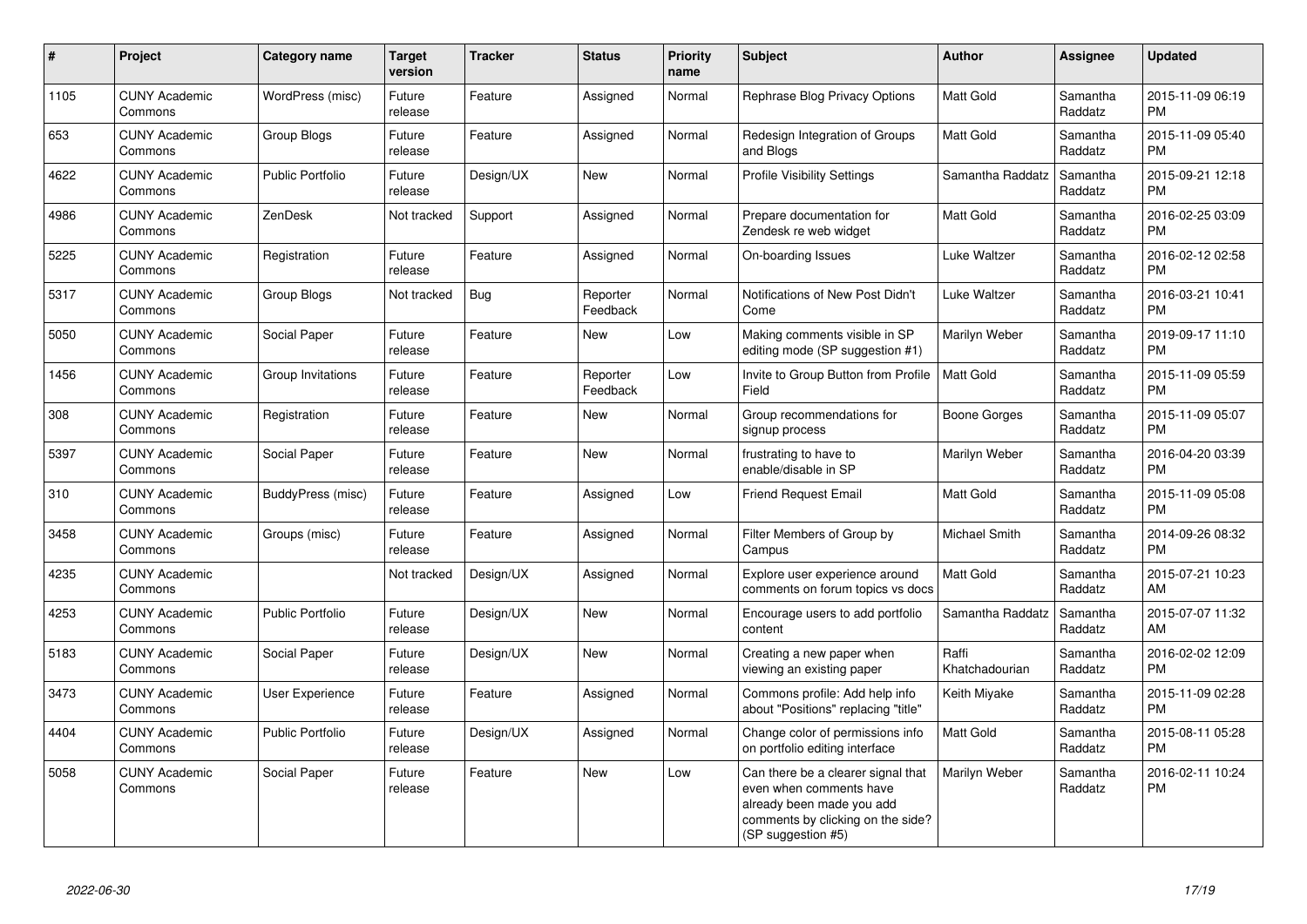| #     | Project                         | <b>Category name</b>        | <b>Target</b><br>version | <b>Tracker</b> | <b>Status</b>        | <b>Priority</b><br>name | <b>Subject</b>                                                                                                                               | Author                 | Assignee            | <b>Updated</b>                |
|-------|---------------------------------|-----------------------------|--------------------------|----------------|----------------------|-------------------------|----------------------------------------------------------------------------------------------------------------------------------------------|------------------------|---------------------|-------------------------------|
| 4226  | <b>CUNY Academic</b><br>Commons | <b>BuddyPress Docs</b>      | Future<br>release        | Design/UX      | New                  | Normal                  | Add option to connect a Doc with<br>a Group                                                                                                  | Samantha Raddatz       | Samantha<br>Raddatz | 2015-09-09 04:08<br><b>PM</b> |
| 4221  | <b>CUNY Academic</b><br>Commons | Group Forums                | Future<br>release        | Design/UX      | Assigned             | Normal                  | Add 'Number of Posts' display<br>option to Forum page                                                                                        | Samantha Raddatz       | Samantha<br>Raddatz | 2015-06-26 02:21<br><b>PM</b> |
| 481   | <b>CUNY Academic</b><br>Commons | Groups (misc)               | Future<br>release        | Feature        | Assigned             | Normal                  | ability to archive inactive groups<br>and blogs                                                                                              | Michael Mandiberg      | Samantha<br>Raddatz | 2015-11-09 05:56<br><b>PM</b> |
| 10580 | <b>CUNY Academic</b><br>Commons | Information<br>Architecture | Future<br>release        | Design/UX      | New                  | Normal                  | Primary nav item review                                                                                                                      | Boone Gorges           | Sara Cannon         | 2022-06-28 01:29<br><b>PM</b> |
| 10439 | <b>CUNY Academic</b><br>Commons | Design                      | 2.1.0                    | Design/UX      | New                  | Normal                  | Create Style Guide for Commons                                                                                                               | Sonja Leix             | Sara Cannon         | 2022-06-28 01:43<br><b>PM</b> |
| 3511  | <b>CUNY Academic</b><br>Commons | Publicity                   | 1.7                      | Publicity      | Assigned             | Normal                  | Social media for 1.7                                                                                                                         | Micki Kaufman          | Sarah<br>Morgano    | 2014-10-14 03:32<br><b>PM</b> |
| 5826  | <b>CUNY Academic</b><br>Commons | <b>WordPress Plugins</b>    | Future<br>release        | Support        | Reporter<br>Feedback | Normal                  | Remove Subscription Options<br>plugin from directory                                                                                         | Sarah Morgano          | Sarah<br>Morgano    | 2016-10-21 04:14<br><b>PM</b> |
| 3510  | <b>CUNY Academic</b><br>Commons | Publicity                   | 1.7                      | Publicity      | Assigned             | Normal                  | Post on the News Blog re: 'My<br>Commons'                                                                                                    | Micki Kaufman          | Sarah<br>Morgano    | 2014-10-15 11:18<br>AM        |
| 2612  | <b>CUNY Academic</b><br>Commons |                             | Not tracked              | Publicity      | Assigned             | Normal                  | Pinterest site for the Commons                                                                                                               | local admin            | Sarah<br>Morgano    | 2016-03-04 11:19<br>AM        |
| 12247 | <b>CUNY Academic</b><br>Commons | Publicity                   | Not tracked              | Support        | New                  | Normal                  | <b>Screenshot of First Commons</b><br>Homepage                                                                                               | scott voth             | scott voth          | 2020-01-14 12:08<br><b>PM</b> |
| 3524  | <b>CUNY Academic</b><br>Commons | Documentation               | Not tracked              | Documentation  | Assigned             | Normal                  | Post describing all you can do<br>when starting up a new blog/group                                                                          | <b>Matt Gold</b>       | scott voth          | 2014-10-04 12:56<br><b>PM</b> |
| 11883 | <b>CUNY Academic</b><br>Commons | Help/Codex                  | Not tracked              | Support        | New                  | Normal                  | Need Embedding Help Page<br>Update (Tableau)                                                                                                 | Anthony Wheeler        | scott voth          | 2019-09-24 08:49<br>AM        |
| 3565  | <b>CUNY Academic</b><br>Commons | My Commons                  | Not tracked              | Documentation  | New                  | Normal                  | Load Newest inconsistencies                                                                                                                  | Chris Stein            | scott voth          | 2015-11-09 01:16<br><b>PM</b> |
| 9908  | <b>CUNY Academic</b><br>Commons |                             | Not tracked              | Feature        | New                  | Normal                  | Is it possible to send email<br>updates to users (or an email<br>address not on the list) for only a<br>single page AFTER being<br>prompted? | <b>Michael Shields</b> | scott voth          | 2018-06-11 01:34<br><b>PM</b> |
| 14787 | <b>CUNY Academic</b><br>Commons | Plugin Packages             | Future<br>release        | Feature        | New                  | Normal                  | Creating a "Design" plugin<br>package                                                                                                        | Laurie Hurson          | scott voth          | 2022-04-27 04:56<br><b>PM</b> |
| 636   | <b>CUNY Academic</b><br>Commons | WordPress (misc)            | Not tracked Support      |                | Assigned             | Normal                  | Create Lynda.com-like Table of<br><b>Contents for Prospective Tutorial</b><br>Screencasts                                                    | Matt Gold              | scott voth          | 2016-02-23 03:12<br><b>PM</b> |
| 6115  | <b>CUNY Academic</b><br>Commons | Publicity                   | Not tracked              | Feature        | Assigned             | Normal                  | create digital signage for GC                                                                                                                | Matt Gold              | scott voth          | 2016-10-11 10:09<br><b>PM</b> |
| 14394 | <b>CUNY Academic</b><br>Commons |                             | Not tracked              | Feature        | New                  | Normal                  | Commons News Site - redesign                                                                                                                 | scott voth             | scott voth          | 2021-09-14 10:46<br>AM        |